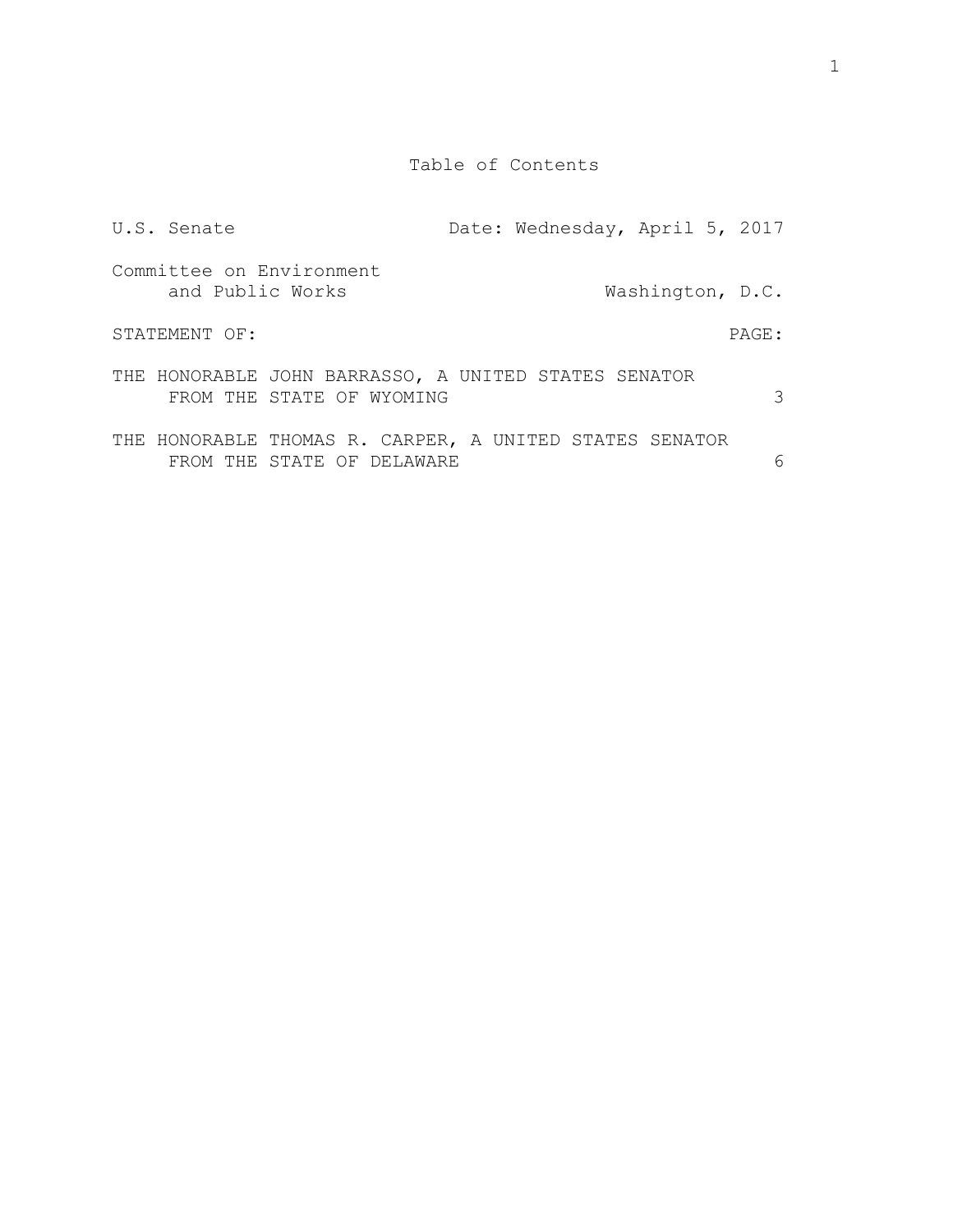BUSINESS MEETING

Wednesday, April 5, 2017

United States Senate

Committee on Environment and Public Works

Washington, D.C.

The committee met, pursuant to notice, at 10:02 a.m. in room 406, Dirksen Senate Office Building, the Honorable John Barrasso [chairman of the committee] presiding.

Present: Senators Barrasso, Carper, Inhofe, Capito, Boozman, Wicker, Fischer, Moran, Rounds, Ernst, Sullivan, Whitehouse, Gillibrand, Booker, and Harris.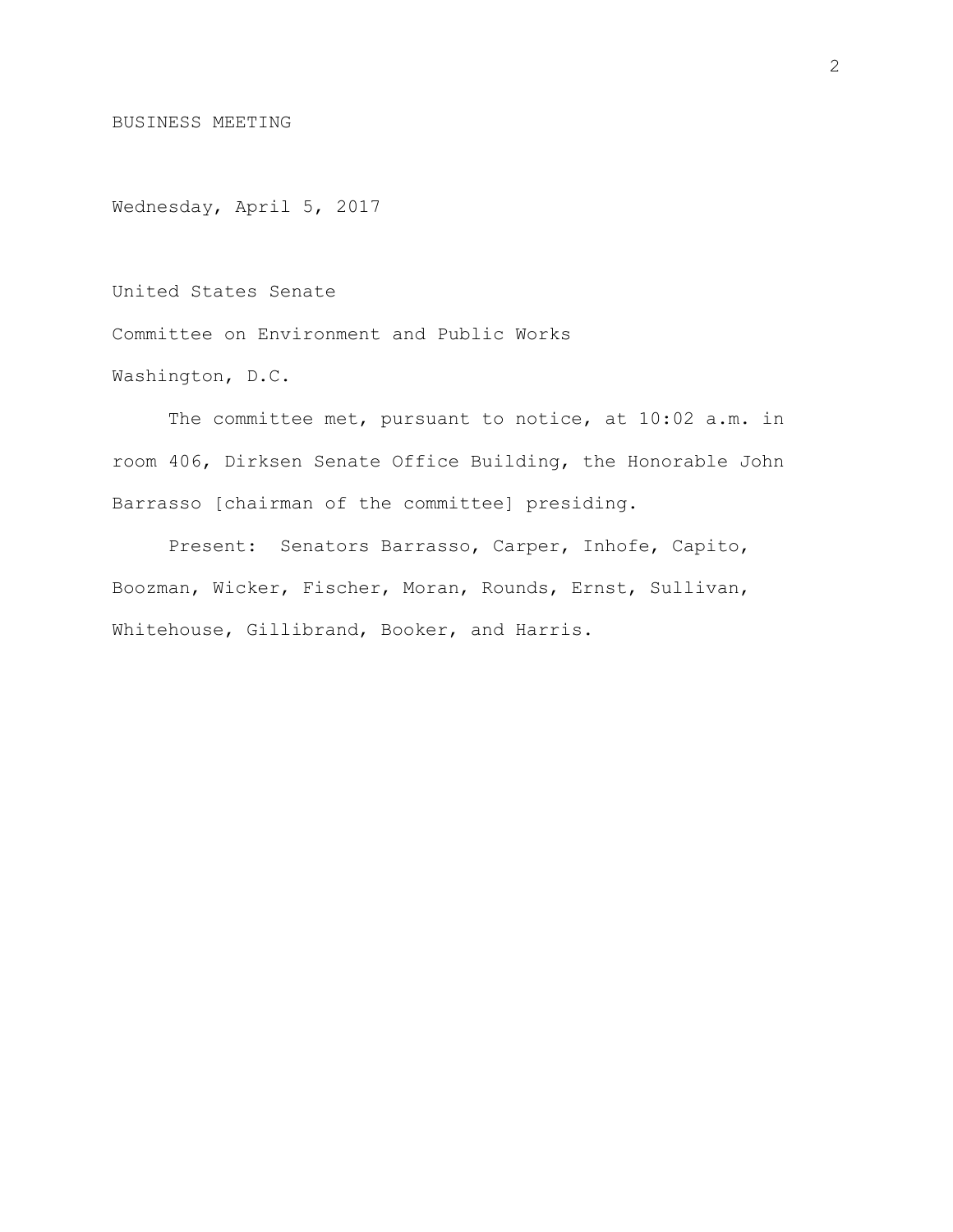STATEMENT OF THE HONORABLE JOHN BARRASSO, A UNITED STATES SENATOR FROM THE STATE OF WYOMING

Senator Barrasso. Good morning. I call this business meeting to order.

We are here to consider the following legislation: S. 826, the Wildlife Innovation and Longevity Driver Act, with the acronym WILD; S. 518, the Small and Rural Community Clean Water Technical Assistance Act; S. 692, the Water Infrastructure Flexibility Act of 2017; and S. 675, the Long Island Sound Restoration and Stewardship Act.

Senator Carper and I will give our opening statements. I will call up each bill for amendment. After we vote to report the bills to the Senate, I will recognize other members for any statements that they may wish to make on the bills or amendments, and I will stay until everyone has had a chance to make any statement they would like.

The Wildlife Innovation and Longevity Driver, or the WILD Act, is bipartisan legislation introduced along with Senators Carper, Inhofe, Booker, Boozman, and Whitehouse, designed to promote new innovative solutions to better battle and manage invasive species, to conserve wildlife, and to limit illegal poaching.

Wyoming grapples with many of these challenges that innovators can help solve; so do other States and other nations.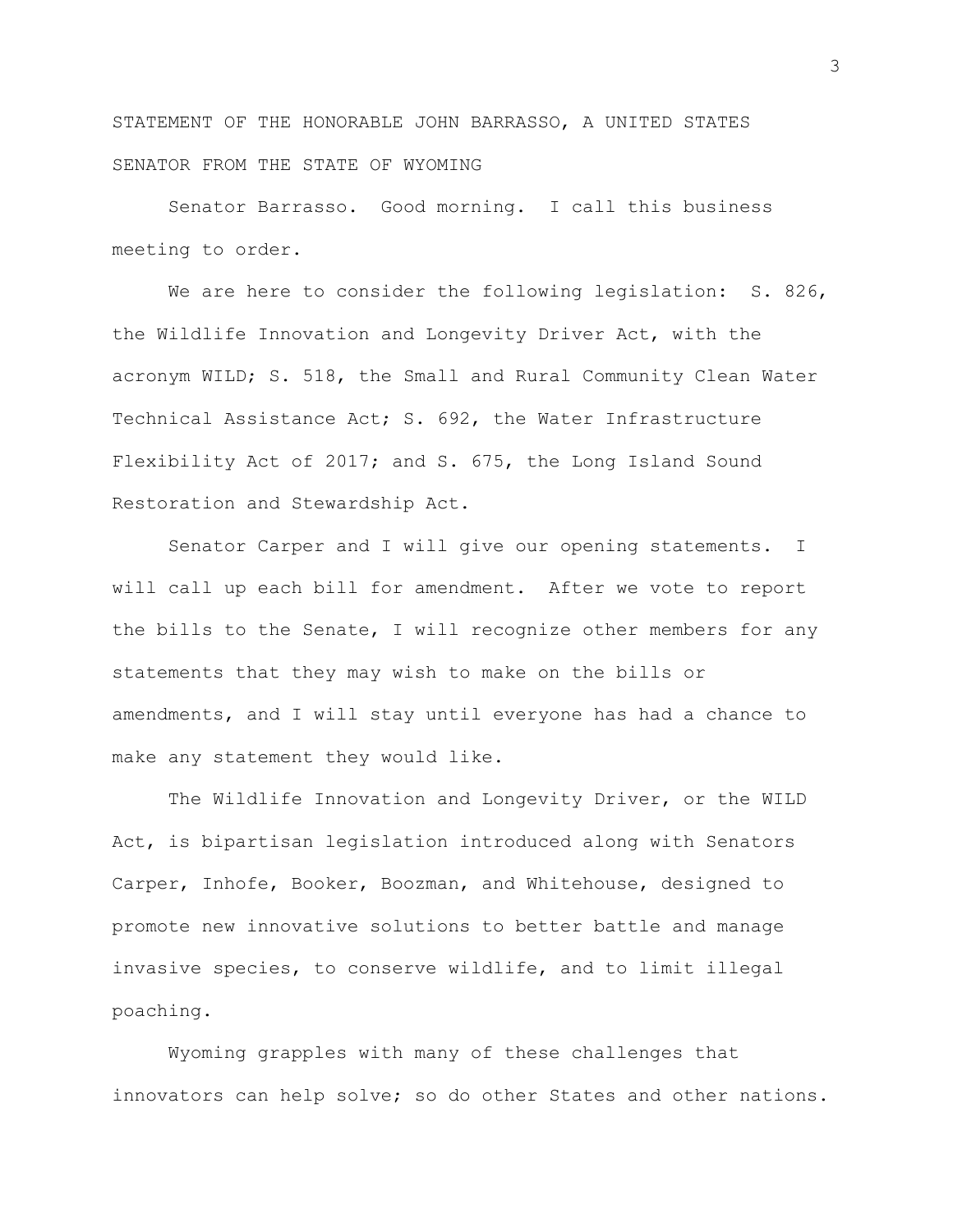America's innovators are developing cutting-edge technologies to help us more effectively fight poaching, better manage wildlife, and control invasive species.

The WILD Act incentivizes their contributions by establishing four separate cash prizes for technological innovation in these four categories: prevention of wildlife poaching and trafficking, promotion of wildlife conservation, management of invasive species, and the protection of endangered species.

The WILD Act protects water and wildlife by requiring specified Federal agencies to plan and carry out activities on land and water that they directly manage to control and manage invasive species. It reauthorizes the Partners for Fish and Wildlife Program, which provides technological and financial assistance to private landowners to improve fish and wildlife habitat. It also reauthorizes the African Elephant Conservation Act of 1988, the Asian Elephant Conservation Act of 1997, the Rhinoceros and Tiger Conservation Act of 1994, the Great Ape Conservation Act of 2000, and the Marine Turtle Conservation Act of 2004.

The business meeting also includes consideration of three bills that will address issues under the Clean Water Act. S. 518, 692, and 675 are sponsored by our Committee colleagues and they all passed the Committee with bipartisan support last year.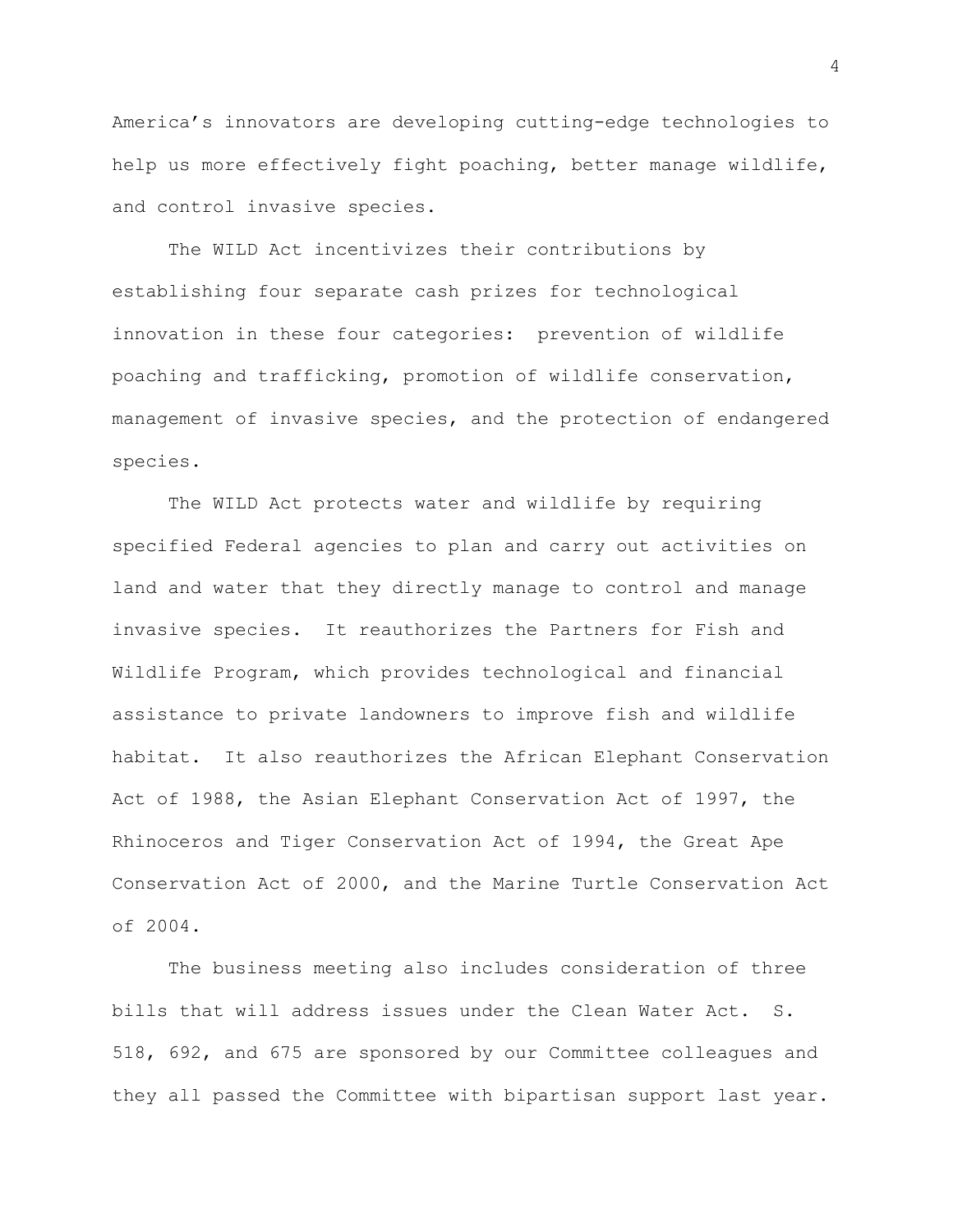I now turn to Ranking Member Carper for his statement. [The prepared statement of Senator Barrasso follows:]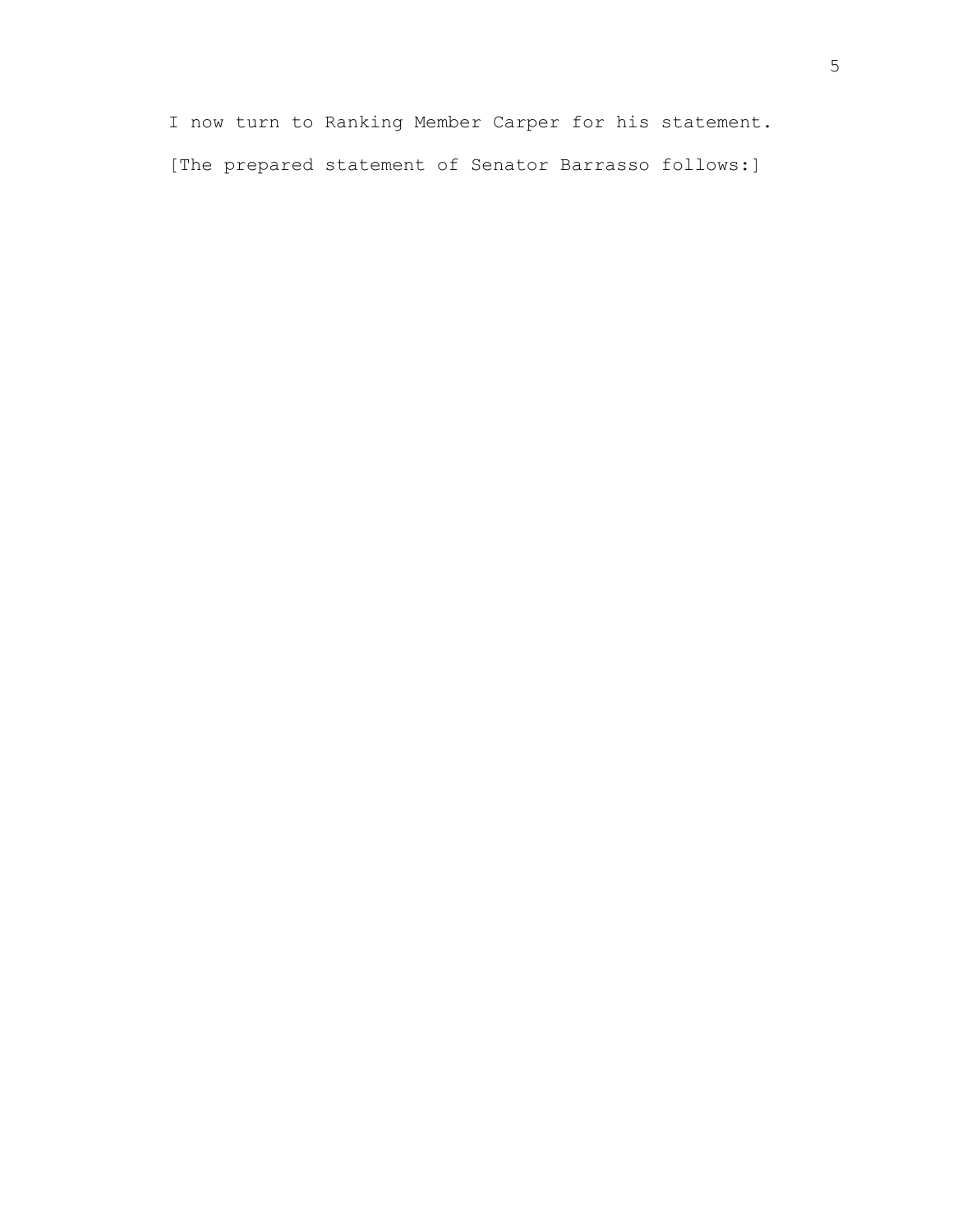STATEMENT OF THE HONORABLE THOMAS R. CARPER, A UNITED STATES SENATOR FROM THE STATE OF DELAWARE

Senator Carper. I have a very long statement that I won't give until after we have reported the legislation out.

It has been a good process, Mr. Chairman. I want to thank you and your staff, and all of our colleagues and the members of your staffs as well. You all have heard me talk about Mike Enzi's 80/20 rule, why was he so successful, Ted Kennedy getting so much done when they led the HELP Committee together. They always said the 80/20 rule, they focused on 80 percent of the stuff they agreed on. The 20 percent they didn't agree on, they said they would come back and pick it up some other time.

That is exactly what we are doing here in the first couple of months of this new Congress, and I applaud the Chairman and, frankly, everybody around the dais.

The other thing I would say in Delaware we practice something called the three Cs. We used to have a congressional delegation that was made up of Coons, Carney, Carper. We called that the three Cs. But the other three Cs that we embrace in Delaware are communicate, compromise, collaborate. And, again, everything that you see in every one of these four pieces of important legislation reflects the commitment to communicating, compromising, and collaborating.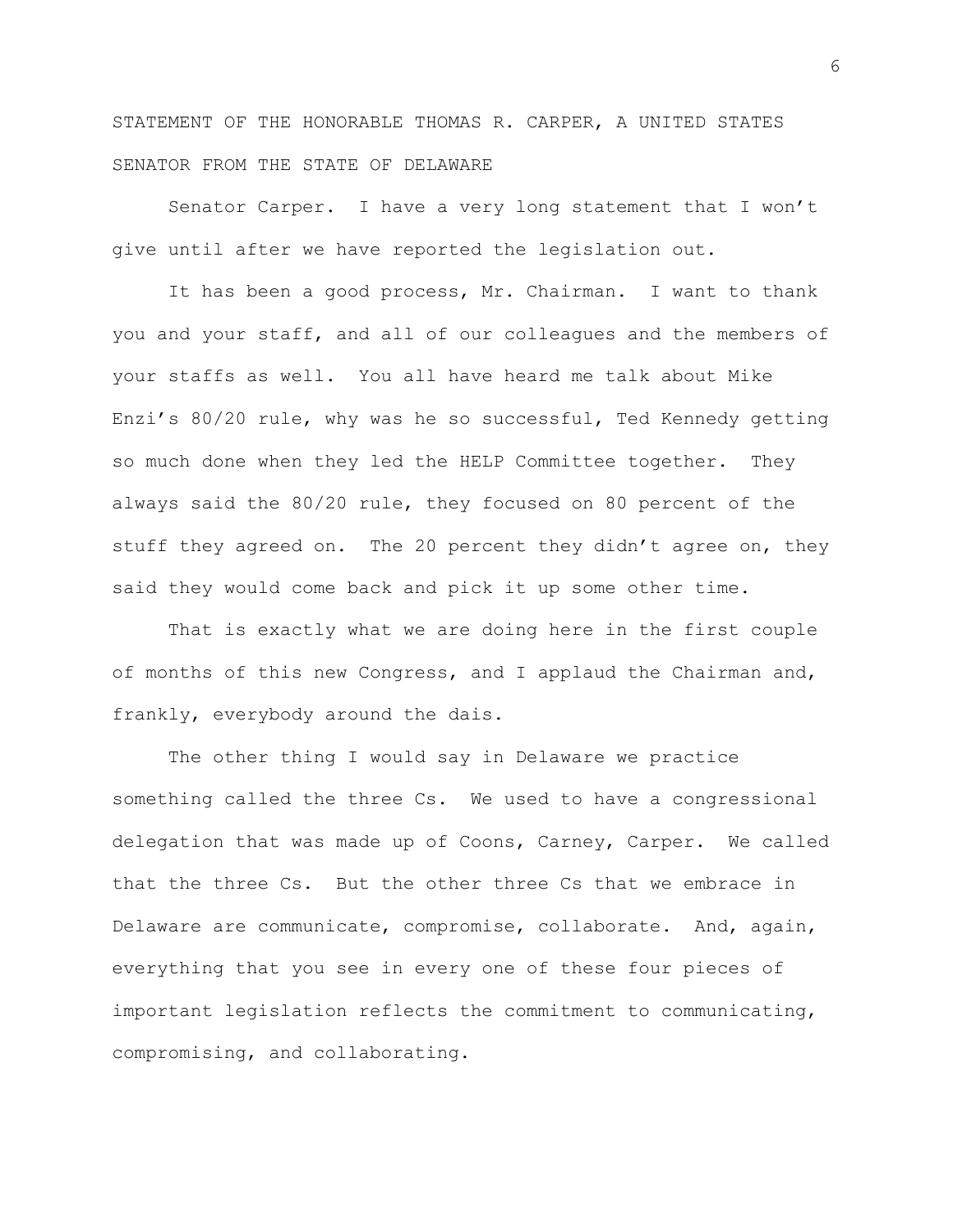The last thing I would say, this is just a little tongue in cheek here, but the WILD Act, I love this, Wildlife Innovation and Longevity Driver. Some of you know I love music and there was an early song in my youth, Wild Thing, by The Troggs. So there is a shout out to The Troggs far away in England, wherever they are, to let them know that they are still remembered and embodied in this legislation, the spirit of this legislation.

With that, I will hold the rest of my comments.

[The prepared statement of Senator Carper follows:]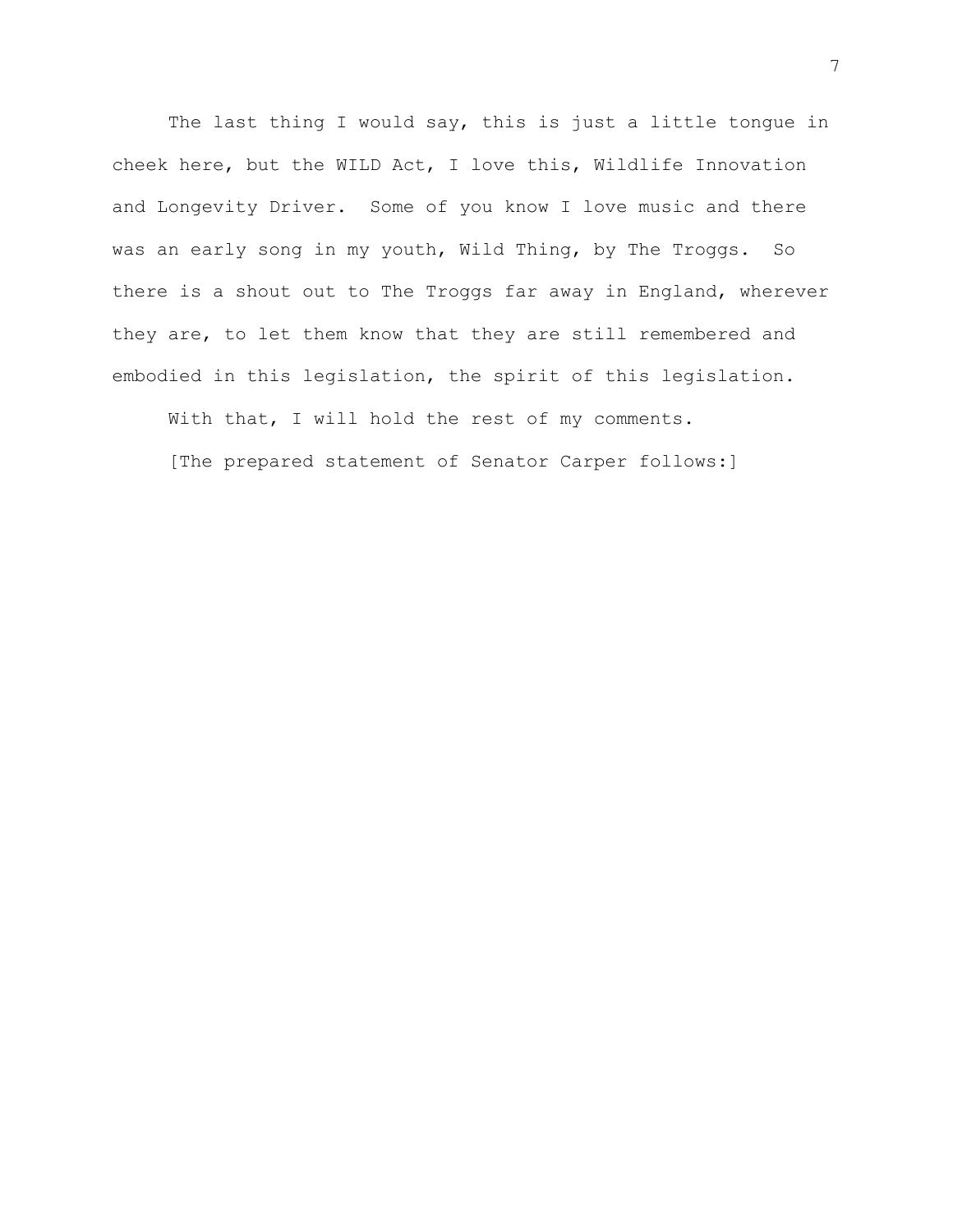Senator Barrasso. Well, we will try to come up with legislation that we will name Troggs for our next committee. Thank you.

Well, thank you, Senator Carper.

To begin, I will call up Senate Bill 826, the Wildlife Innovation and Longevity Driver Act. Senator Carper and I have agreed that this text, which was sent to all of the offices yesterday, replaces the text that was circulated with notice last Friday.

[The text of S. 826 follows:]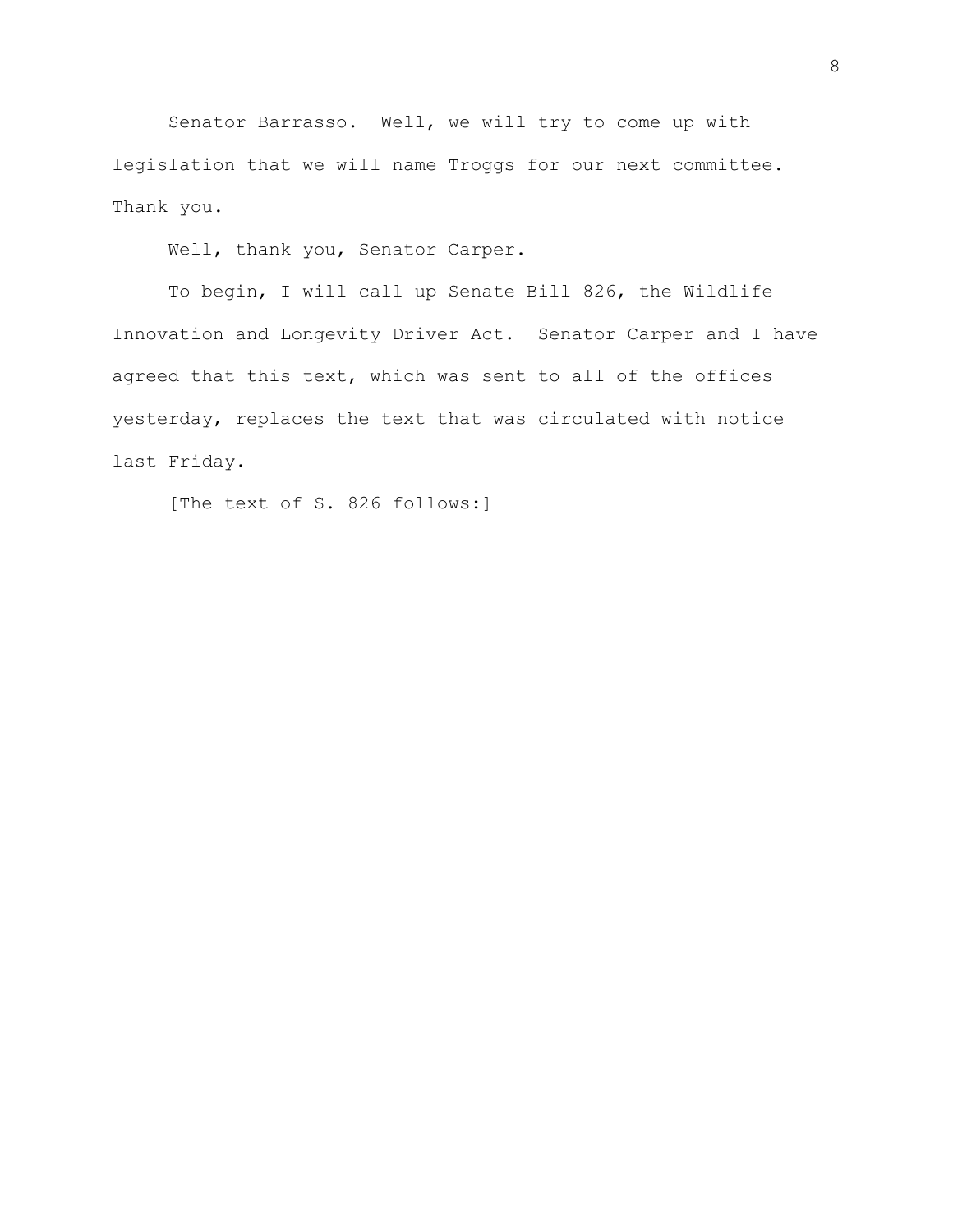Senator Barrasso. Senator Whitehouse and Booker have both filed amendments on this bill. I ask unanimous consent that Whitehouse No. 1 and Booker No. 1 be revised to reflect changes that we have agreed to and revised amendments, which are before the members, they add consideration of coastal areas to Title 2, they create an additional prize for non-lethal wildlife control methods in Title 4, and they make clarifying changes to the bill.

[The text of the amendments offered by Senator Whitehouse and Senator Booker follows:]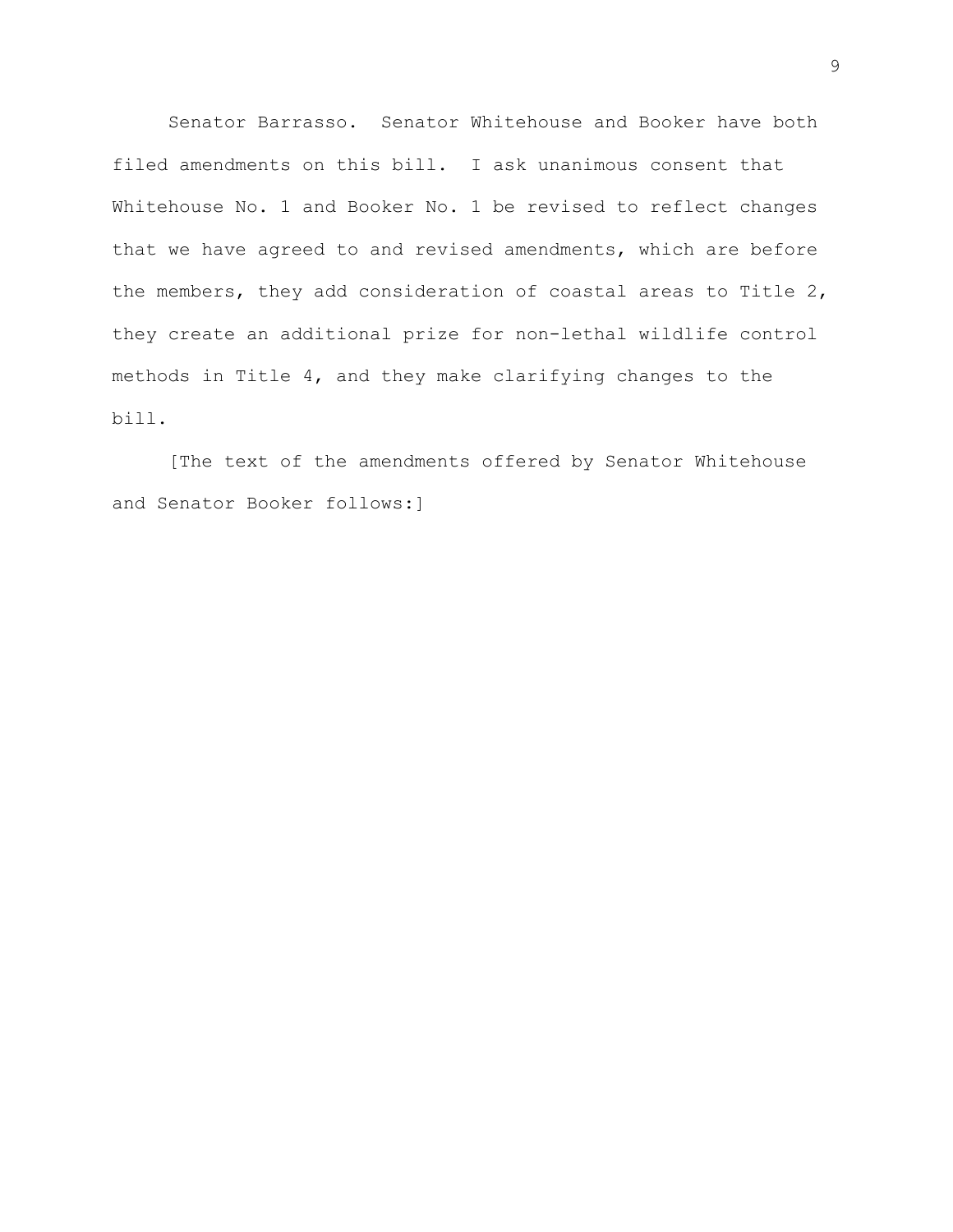Senator Barrasso. I am pleased to accept these amendments, as revised, and move to adopt them en bloc. Is there a second? Senator Carper. Second. Senator Barrasso. All those in favor, please say aye. [Chorus of ayes.] Senator Barrasso. Opposed, no. [No audible response.]

Senator Barrasso. In the opinion of the Chair, the ayes have it. Revised Whitehouse No. 1 and revised Booker No. 1 are agreed to.

Any other Senator seek recognition to offer additional amendments to this specific bill?

[No audible response.]

Senator Barrasso. Seeing no other amendments, I ask unanimous consent that the amendments we just agreed to be considered incorporated into the underlying text of the WILD Act and that the revised text be considered an amendment in the nature of a substitute. If there is no objection, I now move to adopt the substitute amendment of S. 826 and favorably report 826, as amended. Is there a second?

Senator Carper. Second. Senator Barrasso. Those in favor, please say aye. [Chorus of ayes.] Senator Barrasso. Opposed, nay.

10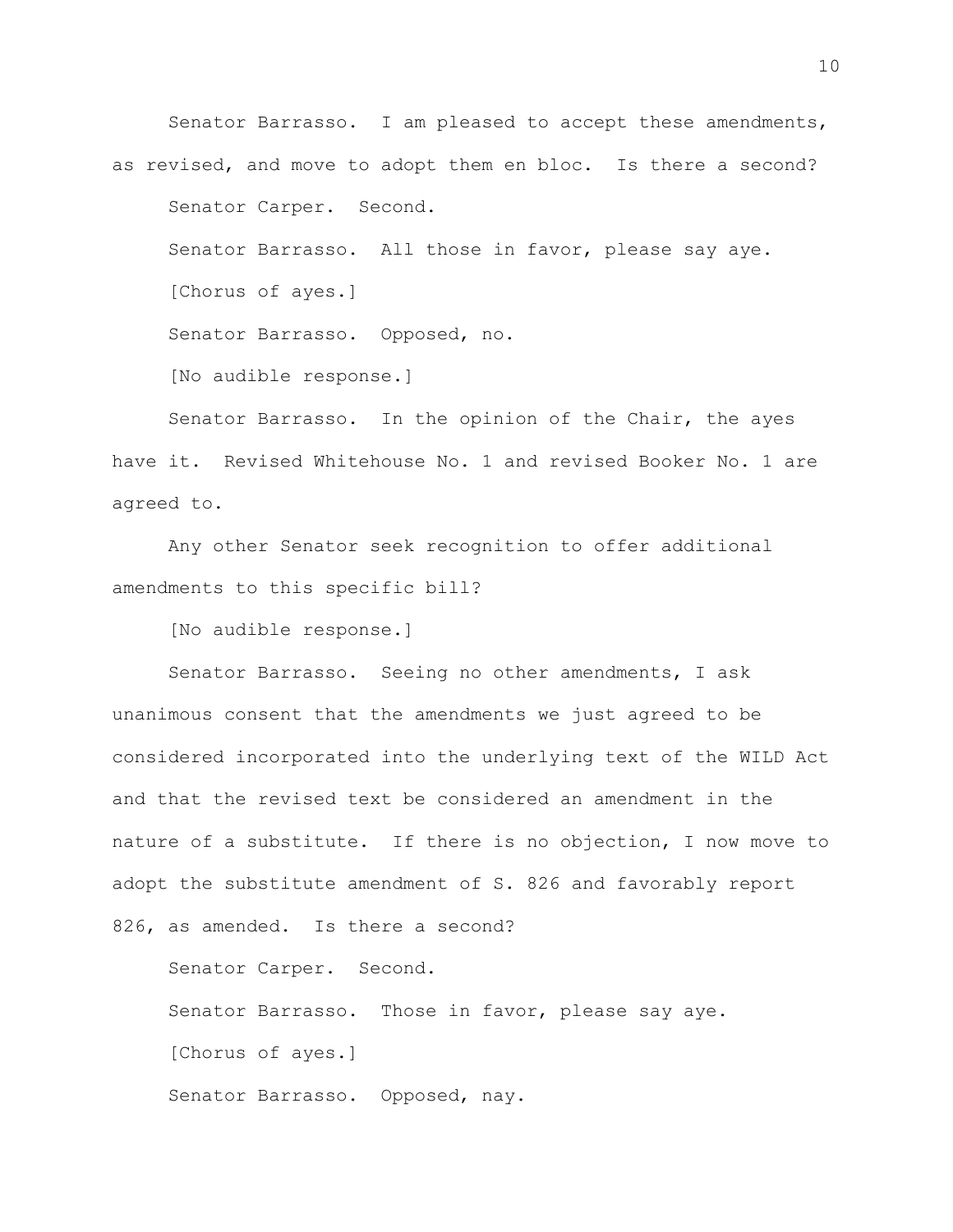[No audible response.]

Senator Barrasso. In the opinion of the Chair, the ayes have it. The legislation will be reported favorably to the Senate.

Next is the Small and Rural Community Clean Water Technical Assistance Act, S. 518, that I now call up.

[The text of S. 518 follows:]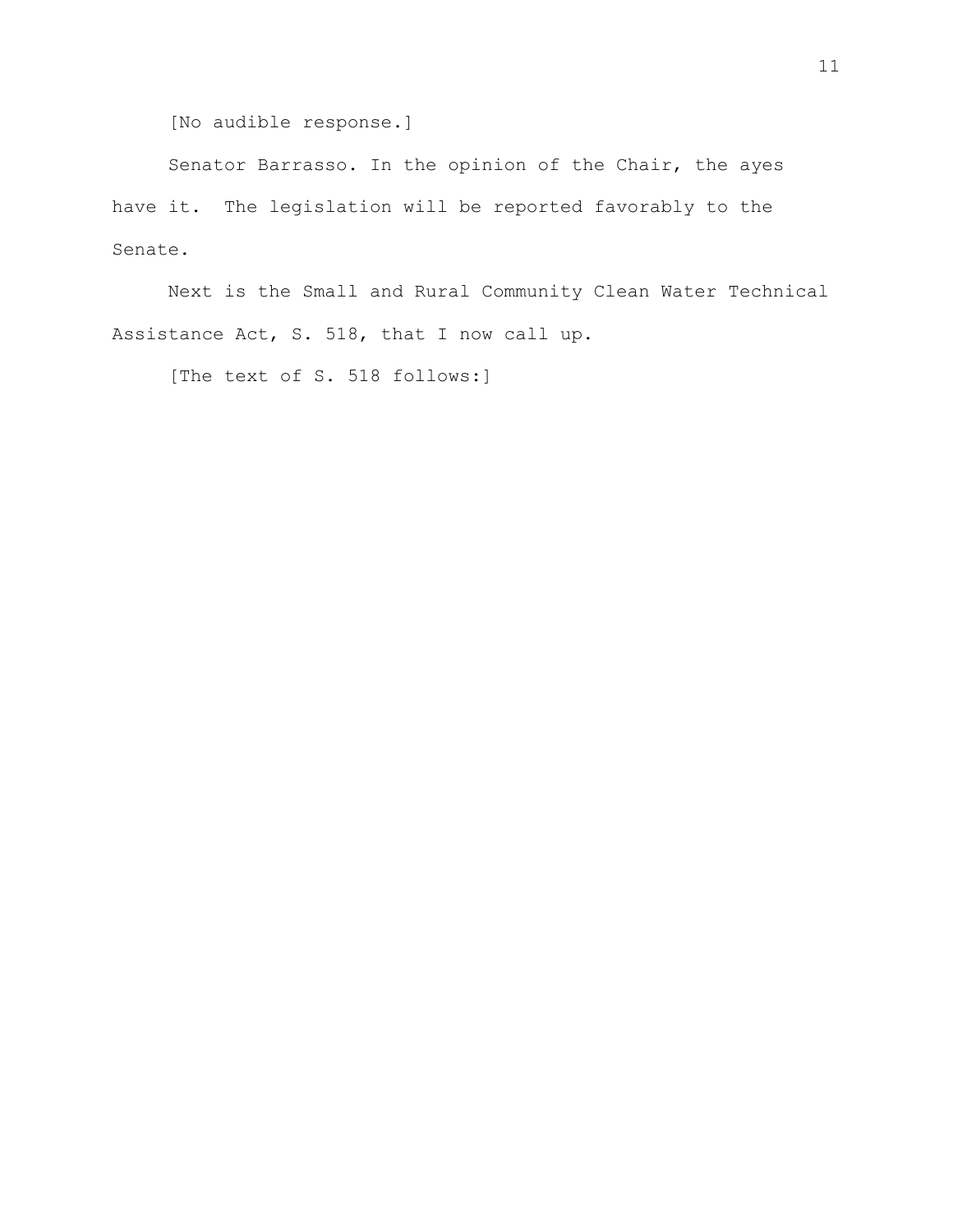Senator Barrasso. We will consider Carper No. 1 Amendment, which adds technical assistance for medium-sized communities to the bill.

[The text of the amendment offered by Senator Carper follows:]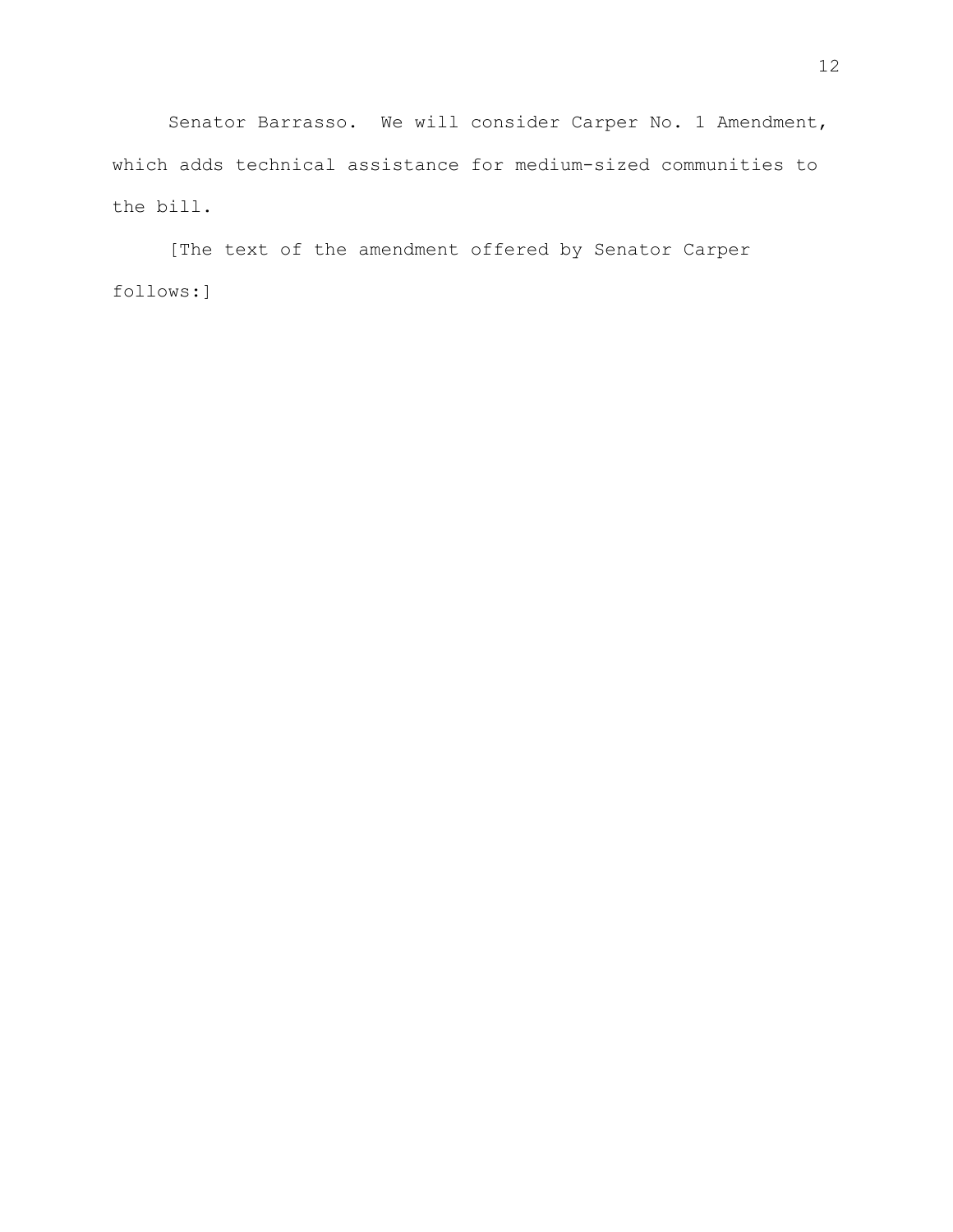Senator Barrasso. I am pleased to accept this amendment and move to adopt it. Is there a second? Senator Wicker. Second. Senator Barrasso. In favor, say aye. [Chorus of ayes.] Senator Barrasso. Opposed, no. [No audible response.]

Senator Barrasso. In the opinion of the Chair, the ayes have it. The agreement is agreed to.

There are no other amendments filed. I ask unanimous consent the amendment we have just agreed to be considered incorporated into the underlying text of S. 518 and that the revised text be considered an amendment in the nature of a substitute. Without objection.

Now move to adopt the substitute amendment, S. 518, favorably reported, as amended. Is there a second?

Senator Carper. Second. Senator Barrasso. All in favor please say aye. [Chorus of ayes.] Senator Barrasso. Opposed, no. [No audible response.] Senator Barrasso. In the opinion of the Chair, the ayes have it. The legislation is favorably reported.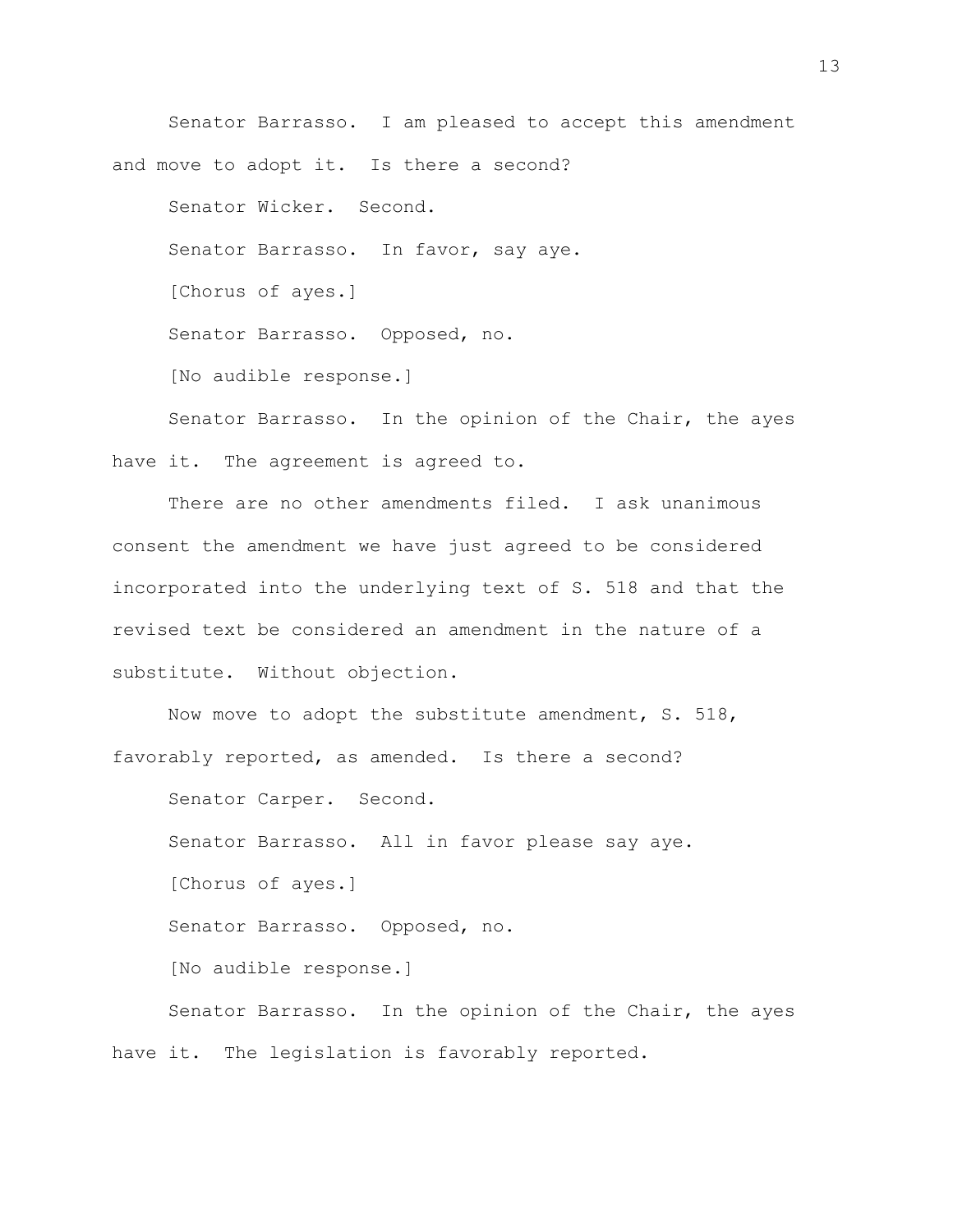Next is S. 692, the Water Infrastructure Flexibility Act of 2017. Now call up S. 692.

[The text of S. 692 follows:]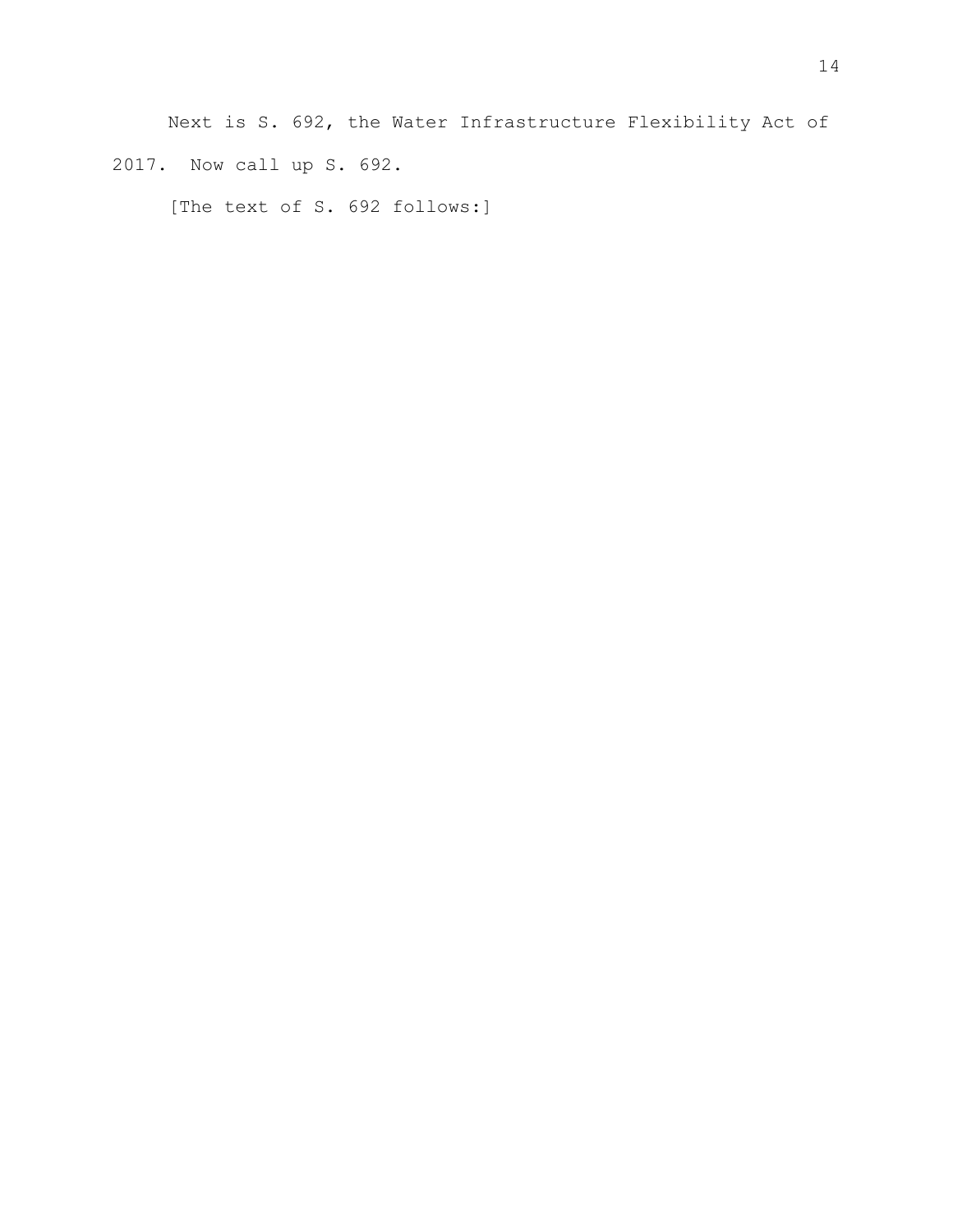Senator Barrasso. We will consider Carper Amendment No. 1, which makes several technical and clarifying changes.

[The text of the amendment offered by Senator Carper follows:]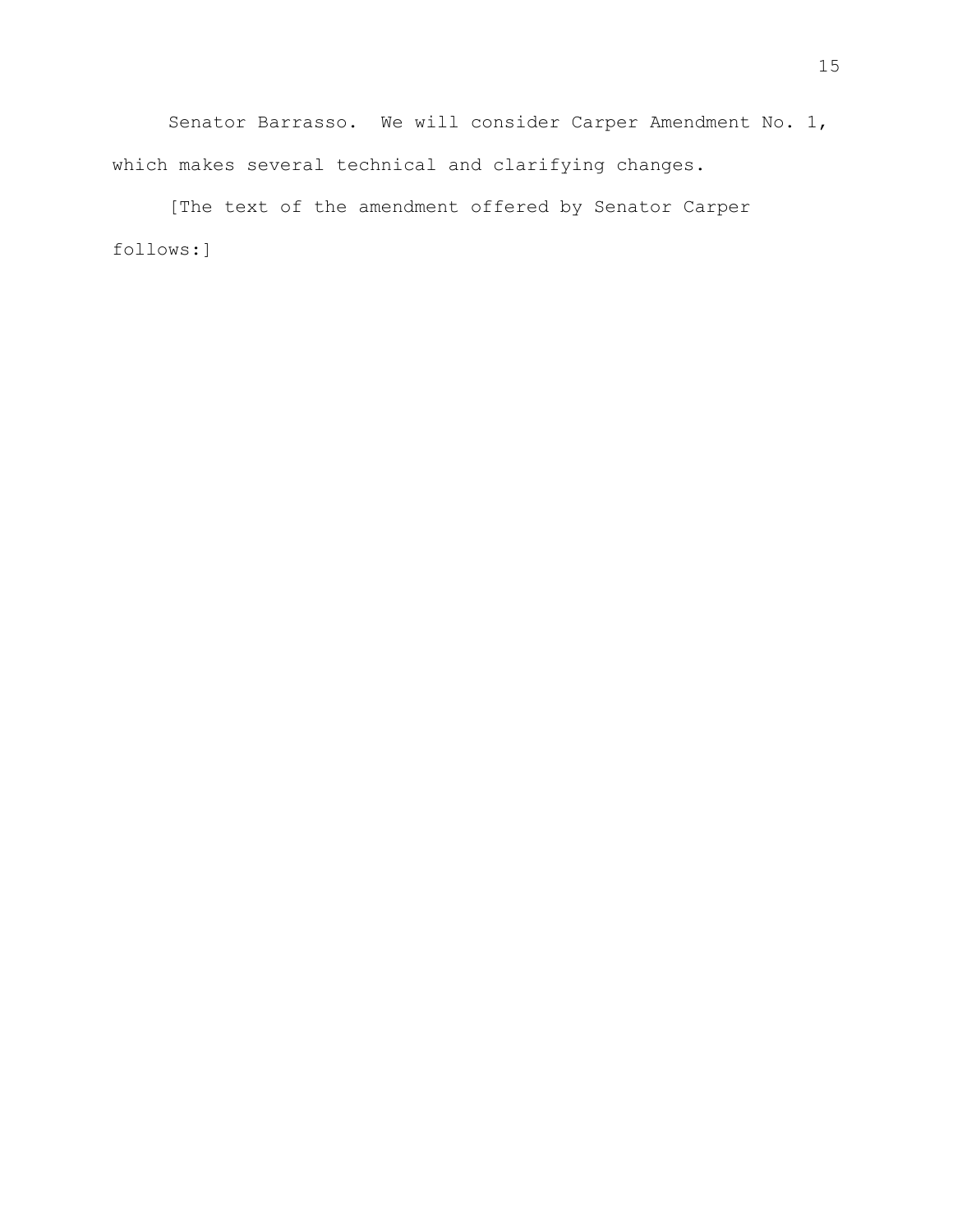Senator Barrasso. I am pleased to accept this amendment and move to adopt it. Is there a second?

Senator Carper. Second.

Senator Barrasso. All those in favor say aye.

[Chorus of ayes.]

Senator Barrasso. Opposed, no.

[No audible response.]

Senator Barrasso. In the opinion of the Chair, the ayes have it. The amendment is agreed to. No other amendments have been filed on that bill.

Ask now unanimous consent that the amendment we just agreed to be considered incorporated into the underlying text of S. 692 and that the revised text be considered an amendment in the nature of a substitute. Without objection.

Now move to adopt the substitute amendment to S. 692 favorably reported, as amended. Is there a second?

Senator Carper. Second. Senator Barrasso. All those in favor, please say aye. [Chorus of ayes.] Senator Barrasso. Opposed, nay. [No audible response.] Senator Barrasso. In the opinion of the Chair, the ayes have it. The legislation is favorably reported.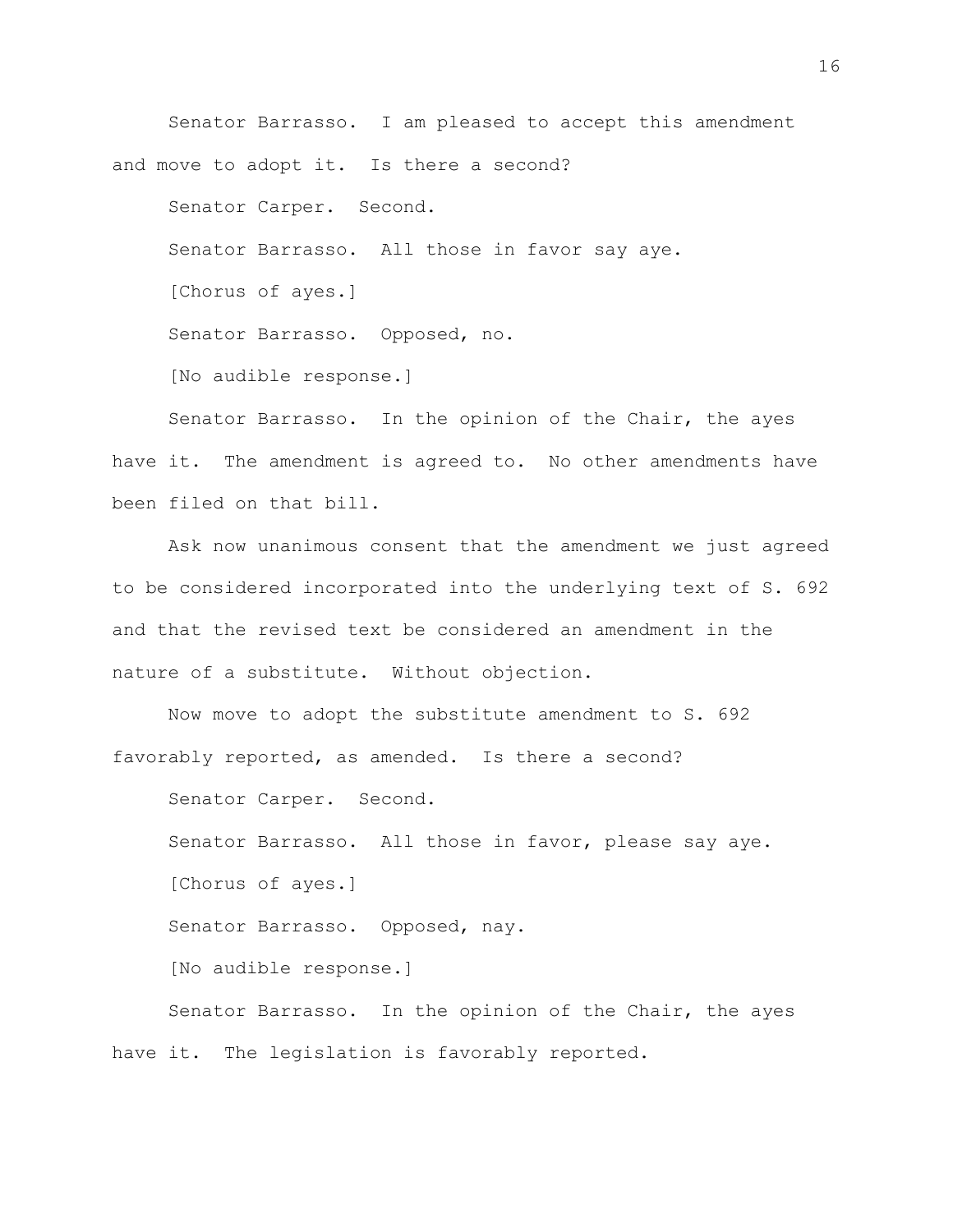Next call up S. 675, the Long Island Sound Restoration and Stewardship Act.

[The text of S. 675 follows:]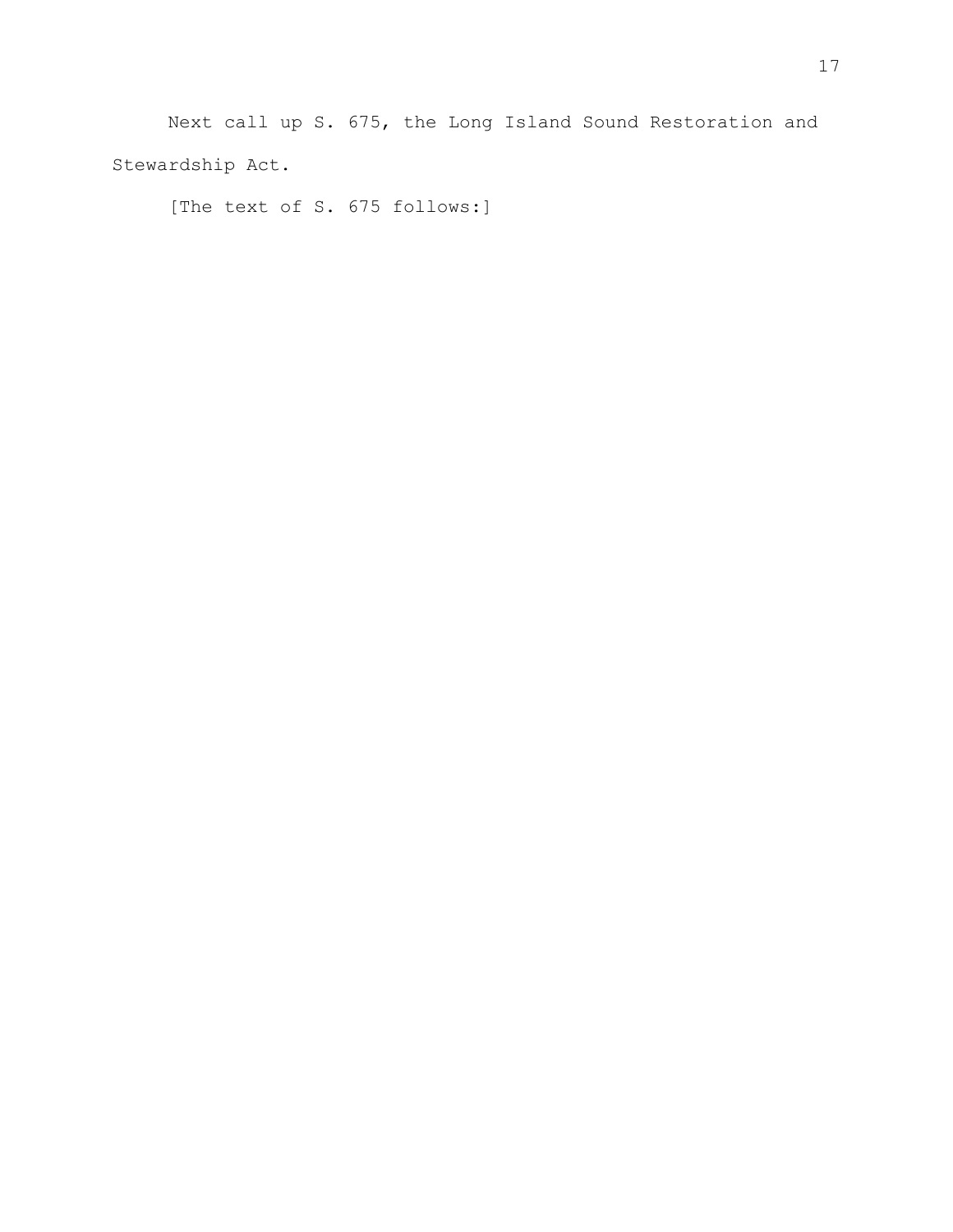Senator Barrasso. No amendments have been filed. I move to favorably report S. 675. Is there a second? Senator Carper. Second. Senator Barrasso. All those in favor say aye. [Chorus of ayes.] Senator Barrasso. Opposed, nay. [No audible response.]

Senator Barrasso. In the opinion of the Chair, the ayes have it. The legislation is favorably reported.

The voting part of the business meeting is finished. I know some of you have additional requirements on your time, but I appreciate all of you for being here today.

I am happy to stay and recognize any member who wishes to make a statement.

Senator Carper. Mr. Chairman, before everybody leaves, could I just say one other thing?

You have all seen on television the commercials when they advertise pharmaceuticals and they tell you during the advertisement all the ways it will kill you, make your hair fall out, your teeth fall out, but they say it very, very fast and it is hard to understand. I just want to say I think our Chairman has a second career, given the speed with which we moved through our agenda today.

[Laughter.]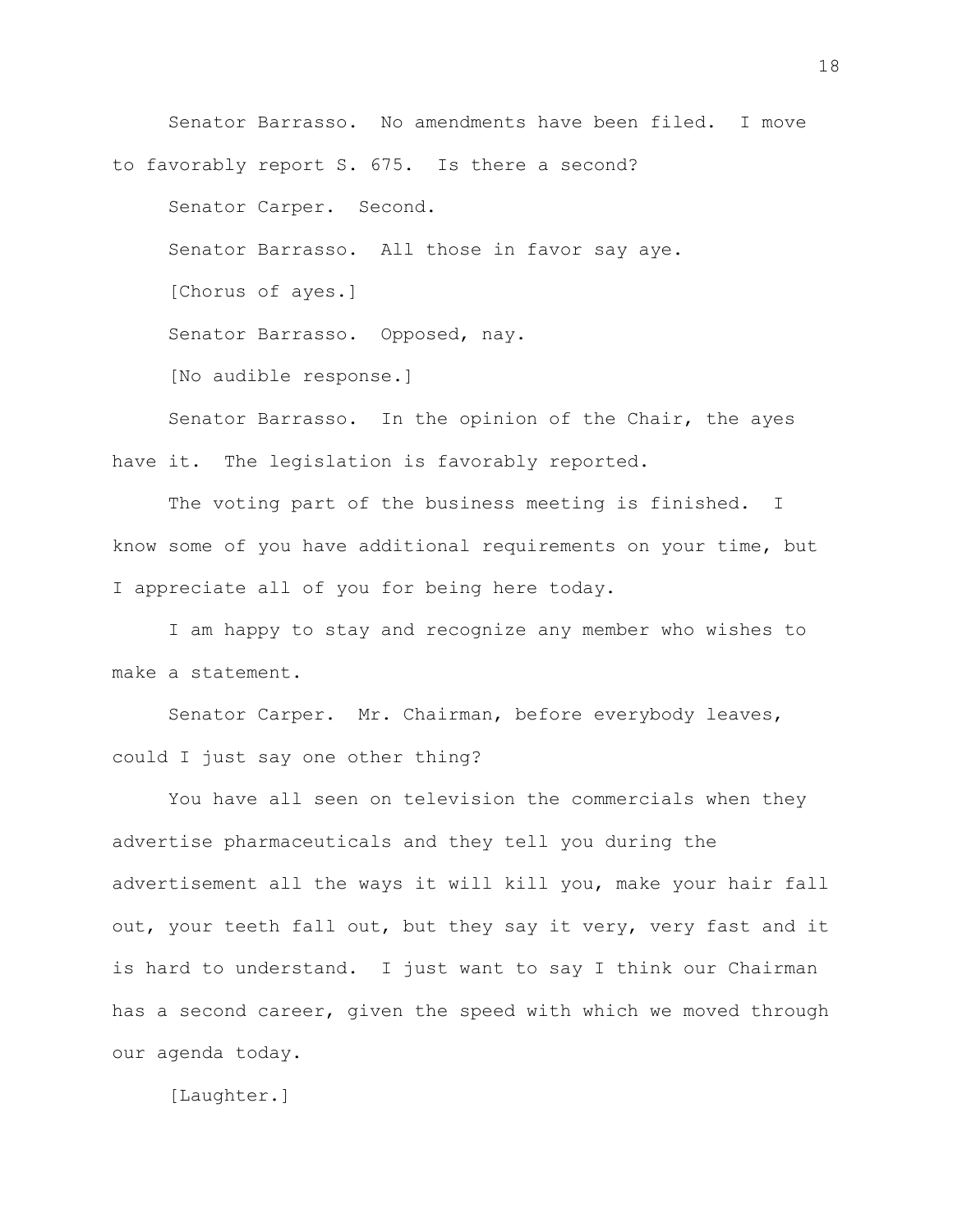Senator Carper. Way to go.

Senator Whitehouse. We definitely set a speed record today.

Senator Barrasso. Would any member like to be recognized to make a statement about any of the bills? Senator Carper.

Senator Carper. Thanks so much.

Again, congratulations to everybody, Mr. Chairman, to you and to everyone who was part of putting all this together; those who authored the legislation, who helped us perfect it. We want to just thank everybody, particularly our staffs.

With regards to the three water bills we are considering today, two of them are extremely important tools in helping communities across our Country comply with the Clean Water Act. As you know, small and rural communities, we talked about this in one of our hearings, but communities often have a difficult time providing sanitation and clean water in compliance with Federal regulations. While these communities have fewer financial resources to spend on improving their wastewater systems, they are regulated to the exact same standards as large metropolitan water systems.

Today we just considered S. 675, the Long Island Sound Restoration and Stewardship Act, which is of real importance to New York and Connecticut, and about which I am sure Senator Gillibrand will speak momentarily. Her bill has been reported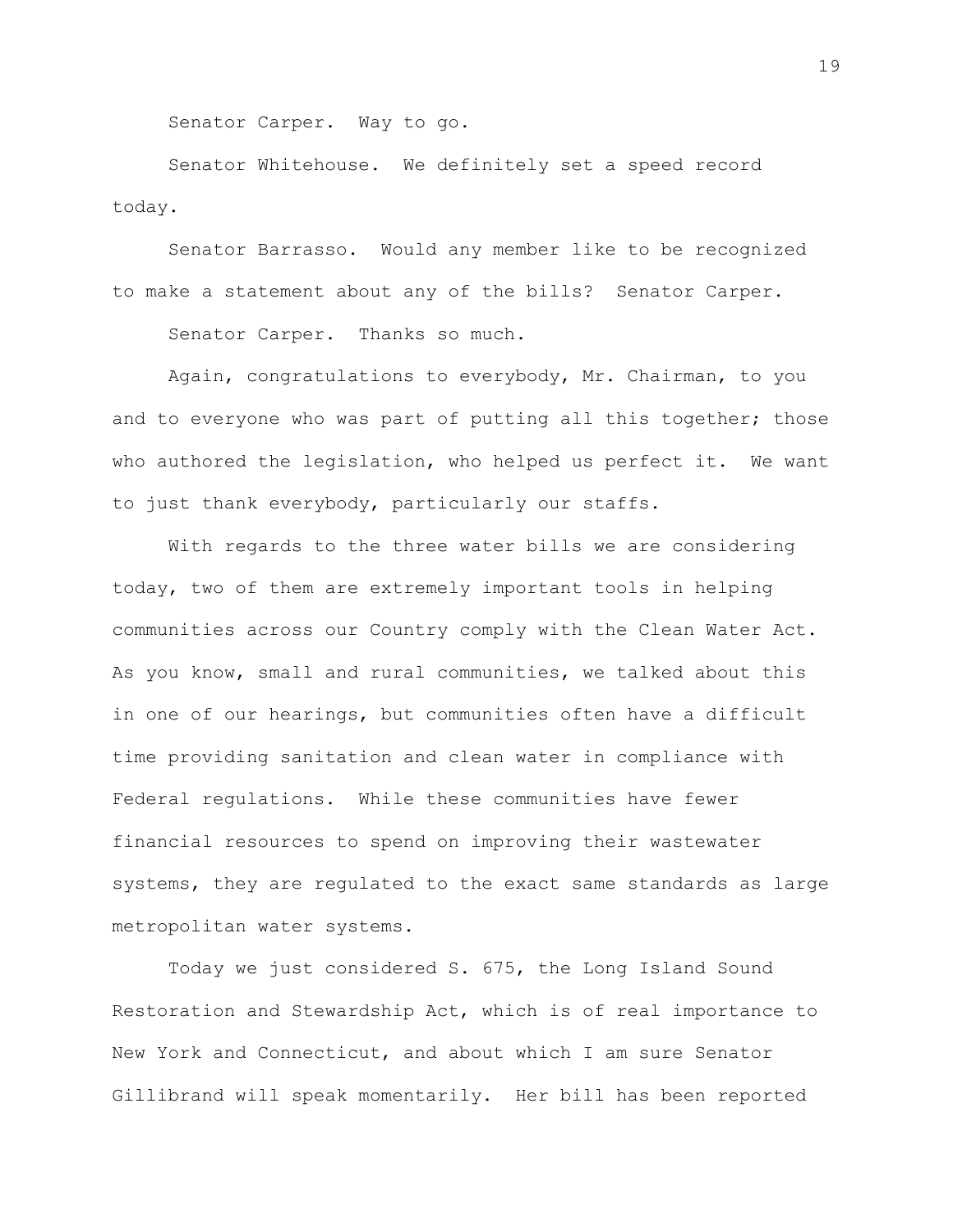out of our Committee I think any number of times, and hopefully this year, Kirsten, we will get it across the finish line.

Lastly, we considered the Wildlife Innovation and Longevity Driver Act, or WILD, Wild Thing. I am pleased that our Chairman and I, with a big assist from our respective staffs, were able to come up with an agreement to address concerns to Title 2 of the bill, which deals with management of invasive species on Federal lands. And I am very pleased to join with my colleagues in this expression of support for the Partners for Fish and Wildlife Act, which protects, enhances, and restores important fish and wildlife habitats on private lands through partnerships.

The voluntary cost-share programs offers a chance to regain some of America's most important natural resources and builds on the strengths and interests of committed individuals and organizations to accomplish shared conservation goals. It is, in essence, a critical tool to demonstrate that the solution to all of our fish and wildlife challenges rests in our collective efforts. That includes the on-the-ground knowledge and commitment of landowners and the technical capacities and financial resources of the Federal Government.

I am heartened, too, by the inclusion of reauthorizations of the multinational species conservation funds. Without the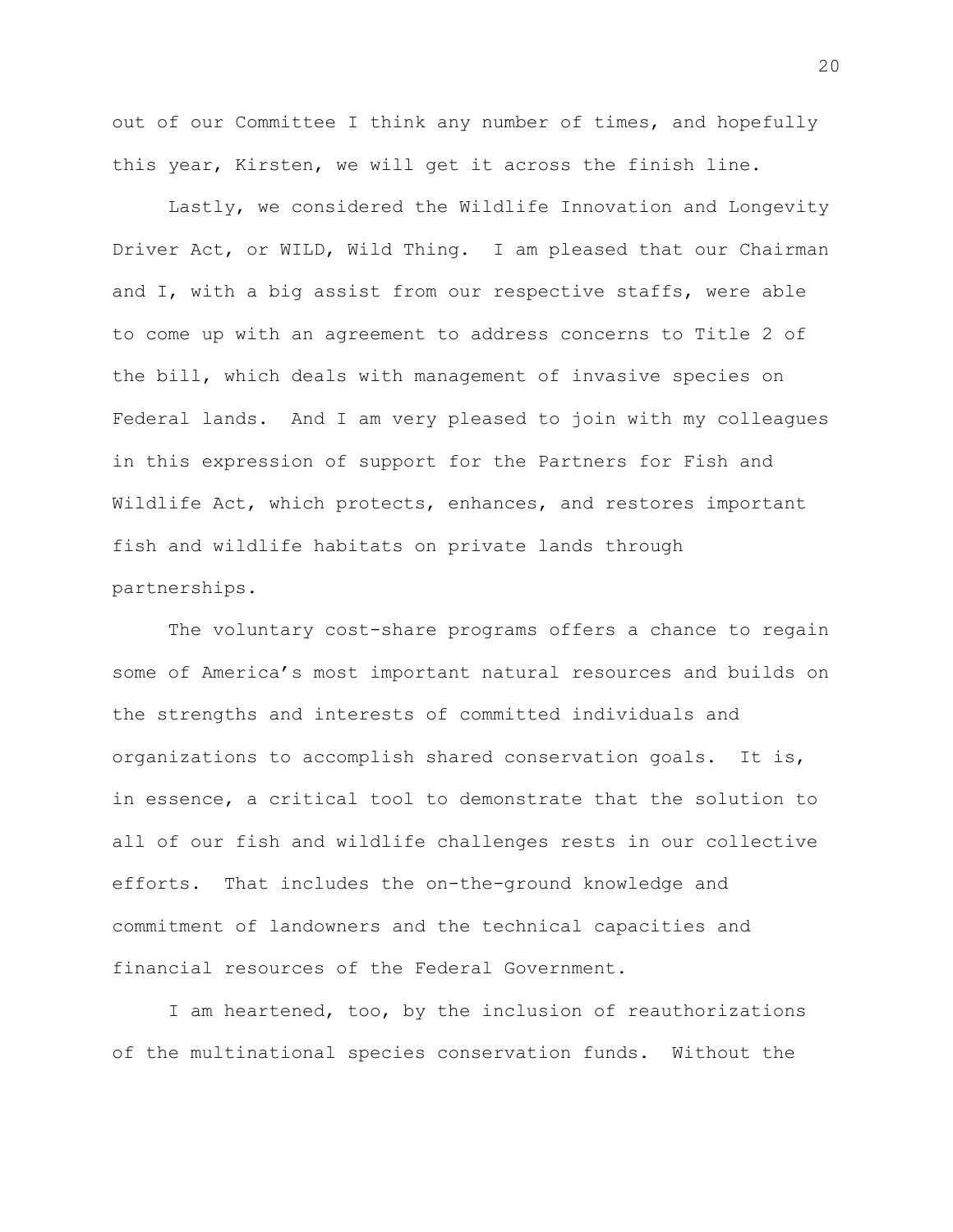elephants, the rhinos, tigers, marine turtles, and other iconic species protected by these laws, our world is much less home.

And I appreciate your vision, Mr. Chairman, for creating the Theodore Roosevelt Genius Prizes for prevention of wildlife poaching and trafficking, for promotion of wildlife conservation, for management of invasive species, and for protection of our endangered species. These prizes are the perfect melding of pressing needs and a deep well of American ingenuity. They are a fitting complement to our recent hearing on innovation in wildlife management and invasive species control. While we learned great things are happening, there is a lot more that we can and need to do.

Finally, Title II of this Act takes direct and much needed aim at stemming the introduction and spread of invasive species on Federal lands. I agree that in many cases the threat is great and the need for action is immediate. We are struggling to find a best way to accommodate the need for action without undue burden or delay, and I appreciate your willingness, Mr. Chairman, and the work of your staff to help us find the best way to meet those objectives.

I think the record for the most amendments that are offered and attached to these bills belongs to the senator from New Jersey. Mr. Booker, you have outdone yourself with your work on

21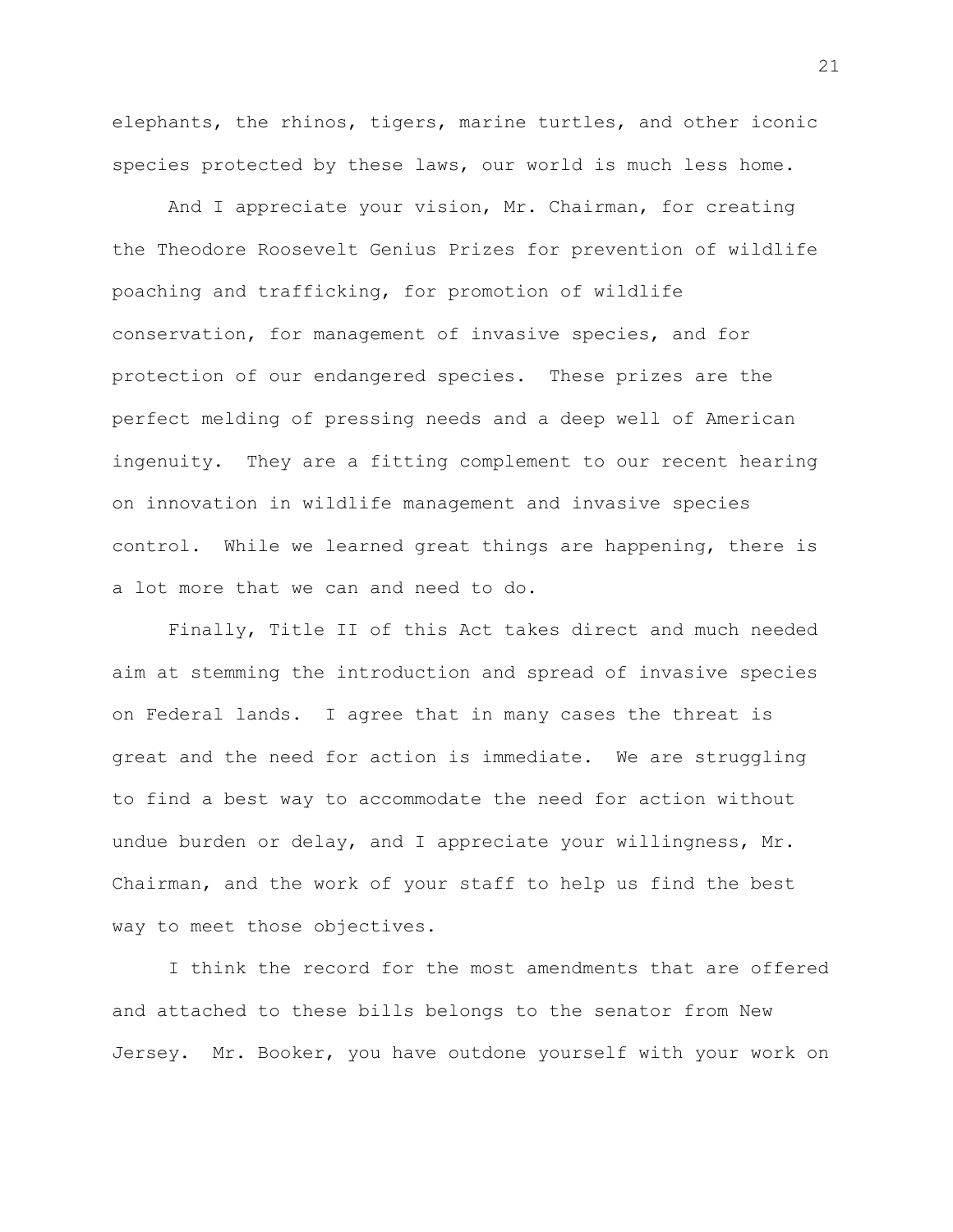at least one of these pieces of legislation. I especially commend you.

Senator Gillibrand, my hope is the legislation that you offered again and again we can actually get done this year.

Thank you.

Senator Booker. Mr. Chairman, may I?

Senator Barrasso. Yes, Senator Booker.

Senator Booker. I just want to commend the two of you. I just really am grateful to be serving on this Committee and to have two leaders who really are committed to finding a bipartisan path forward. Both of you are just gentlemen I respect a lot personally because of that spirit that you have, especially in this time that people criticize Washington. I think you are counters to what many people believe goes on down here, and I thank you.

I want to thank you for allowing me to contribute to this bill in a substantive way. I am just happy that I was able to put two amendments on the WILD Act, despite the painful allusion to a song from decades ago.

[Laughter.]

Senator Carper. Your amendments have made the Wild Thing a wilder thing.

Senator Booker. Thank you very much. Indeed, your cooperation has made my heart sing.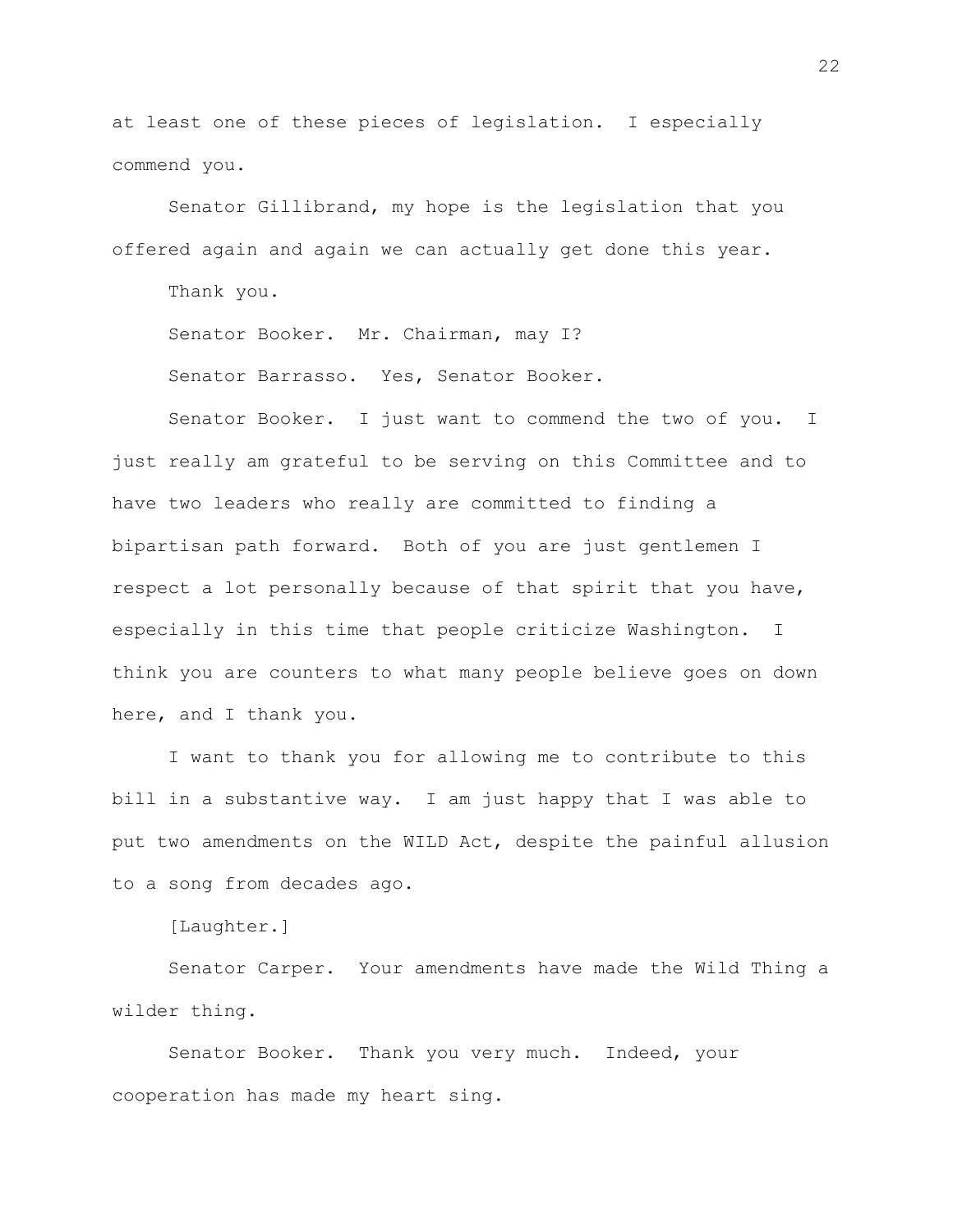[Laughter.]

Senator Whitehouse. That makes everything groovy.

Senator Booker. But I do want to say I am very excited that there is an XPRIZE. Just think about this. There is focus on finding non-lethal solutions to human wildlife conflicts, and that is something that really calls to the ingenuity of all people into thinking about ways that we can coexist. I really have a lot of frustration that we had this knee-jerk reaction when there is a conflict between wildlife and human life, that we go right to the killing of the wildlife. We have to change our mindset as a Country, I think, to start looking at ways to coexist with our fellow animals, live in harmony when that is possible, and I hope that this bill as a whole will move us in that direction.

So, again, thank you to my two colleagues, and if I can say, friends. This is another testimony to your leadership and, I think, to the collaboration of this Committee.

[The prepared statement of Senator Booker follows:]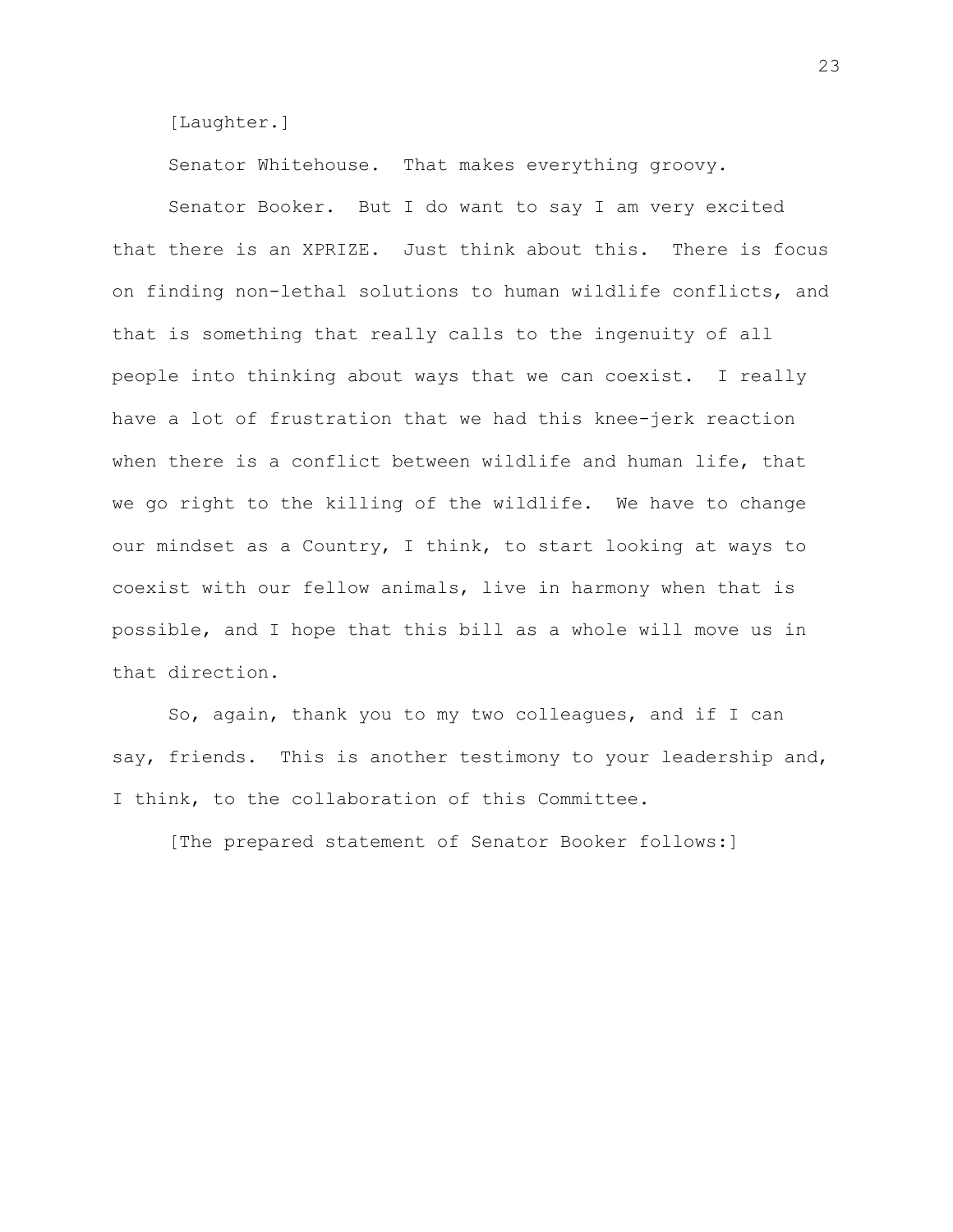Senator Barrasso. Thank you, Senator Booker.

Senator Sullivan.

Senator Sullivan. Thank you, Mr. Chairman.

I want to echo my good friend from New Jersey's comments on the leadership here. You know, this Committee actually gets a lot done. If you look at the last Congress, I think we were really producing a lot of legislation, a lot of bipartisan legislation.

The issue of water and sewer for small communities is an important one to a lot of our constituents. My constituents back home in Alaska, we have over 30 communities, 30, that have no water and sewer. None. Zero. Zilch. My constituents, unfortunately, have very high rates of disease in those communities, so we are going to keep working on that and appreciate it.

I also want to commend everybody for the work on the WILD Act. Conservation I think is another area of strong bipartisan support.

I do want to mention, Mr. Chairman and the Ranking Member, we held a hearing, you might remember a field hearing out in Alaska on an issue that is kind of related, but there are ivory bans all over the world with regard to elephant ivory and rhino ivory, which I think we are all supportive of. Some of those bans were catching very legal trade in other forms of ivory

24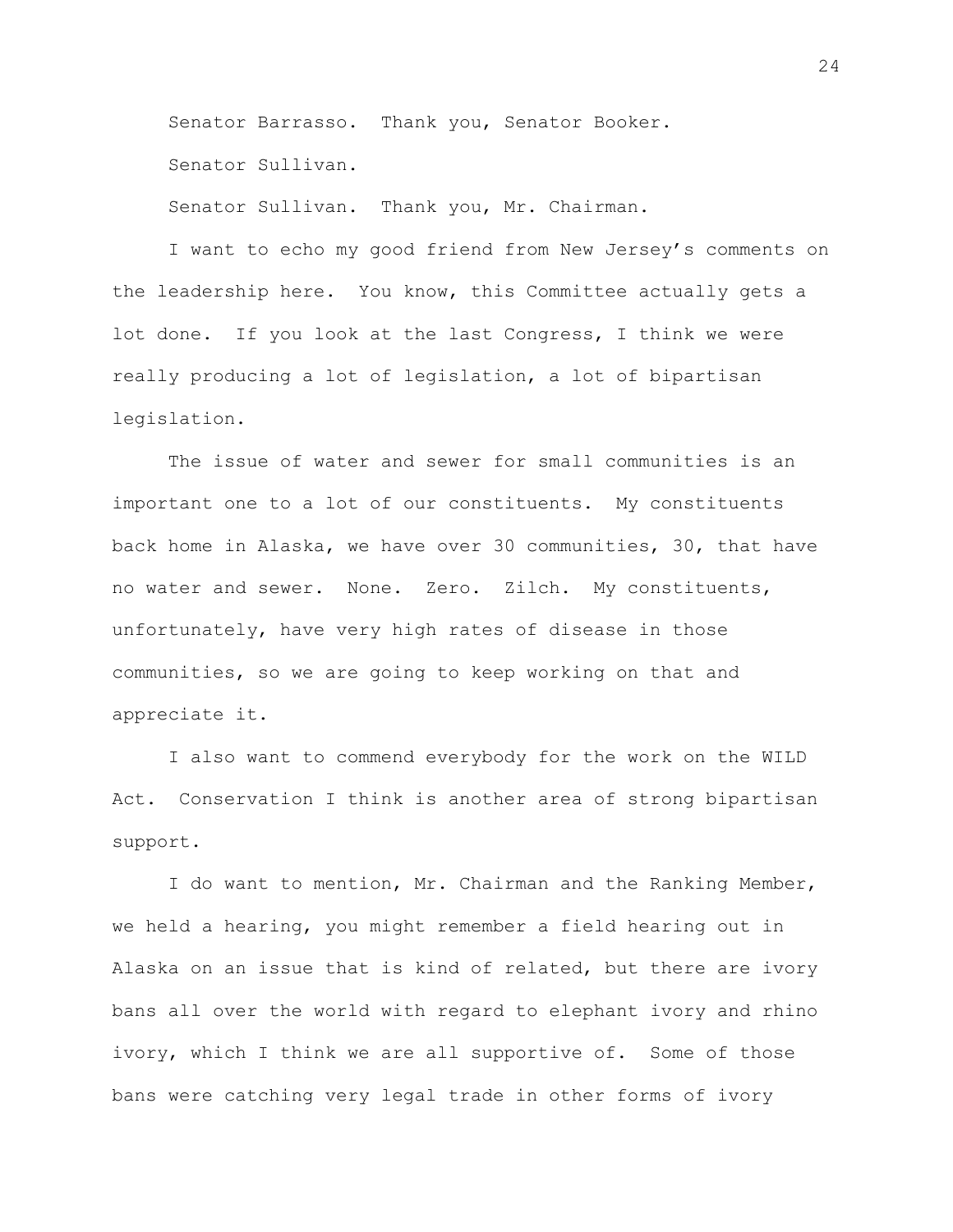domestically that the Obama Administration, Fish and Wildlife Service was supportive of, different environmental groups have been support of, and I want to work with this Committee. I have already talked to Senator Booker about ways to address this issue to make sure that communities in my State and other places don't get caught up in a way that really impacts their economy; to be honest, some of the most economically disadvantaged people in the Country. So I just want to mention that I want to work with the Committee on and hopefully get some bipartisan resolution on this after the field hearing we had last year on this issue.

Thank you very much.

[The prepared statement of Senator Sullivan follows:]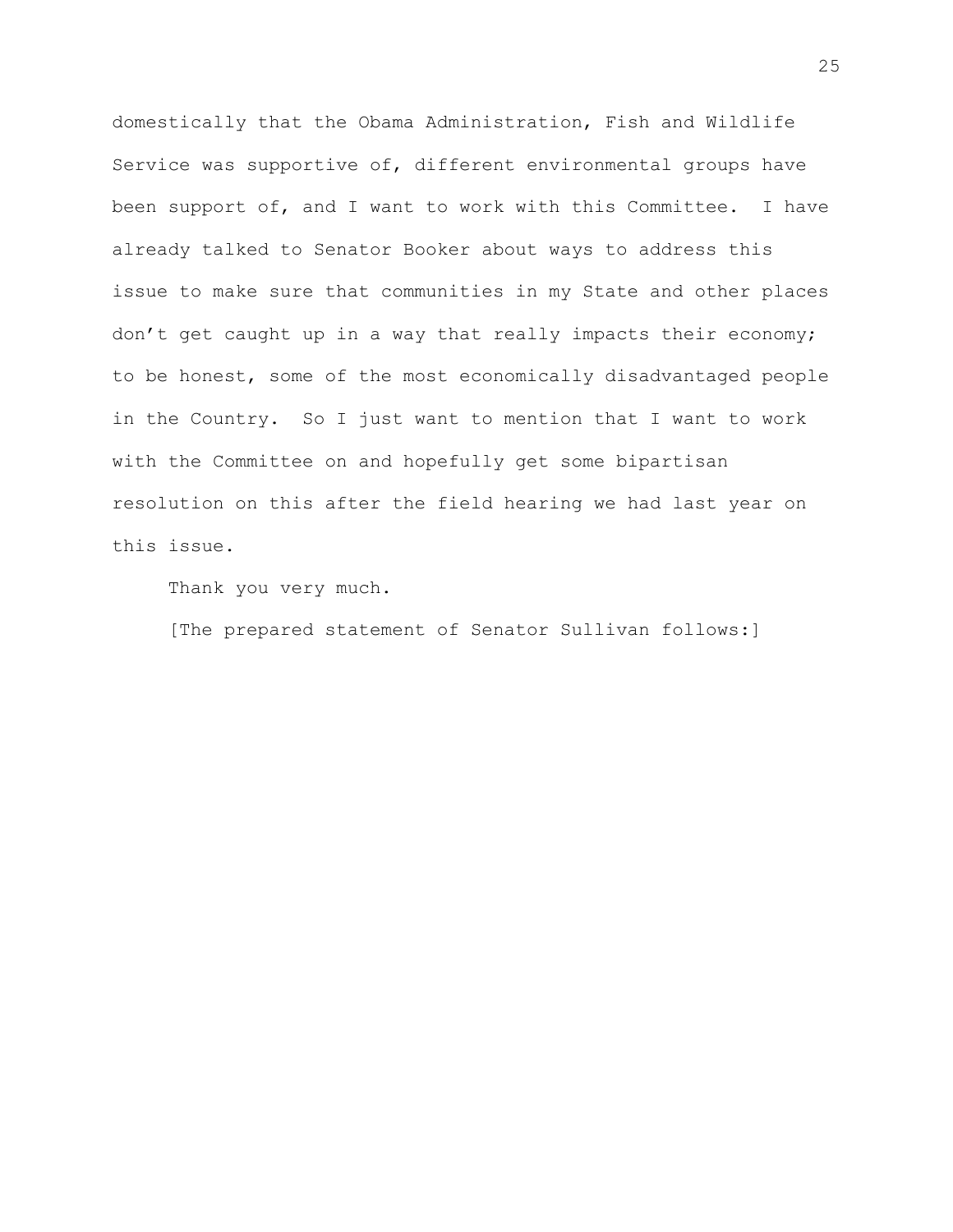Senator Barrasso. Thank you very much, Senator Sullivan. Senator Gillibrand.

Senator Gillibrand. Thank you, Chairman Barrasso, Ranking Member Carper. I am very grateful for your leadership and the great work we are doing here. Thank you for the work with Long Island Sound Restoration and Stewardship Act that is coming out of the Committee today. I really appreciate it.

The legislation I reintroduced this Congress, along with Senators Blumenthal, Schumer, and Murphy, is the same that we unanimously passed in this Committee in previous Congresses. It has strong bipartisan support from the New York and Connecticut delegations of the House, as well as the local communities in the Long Island watershed.

The Long Island Sound contributes up to \$37 billion to the regional economy each year and has been named an estuary of national significance. To protect this resource, my legislation would authorize our Federal commitment through fiscal year 2023 to help our communities in New York and Connecticut restore and maintain the health of Long Island Sound and its ecosystem.

The programs authorized by this legislation are costeffective. For every \$1 in Federal funds appropriated to the Long Island Sound program, an additional \$87 are leveraged from other sources, multiplying our Federal investment nearly nine times.

26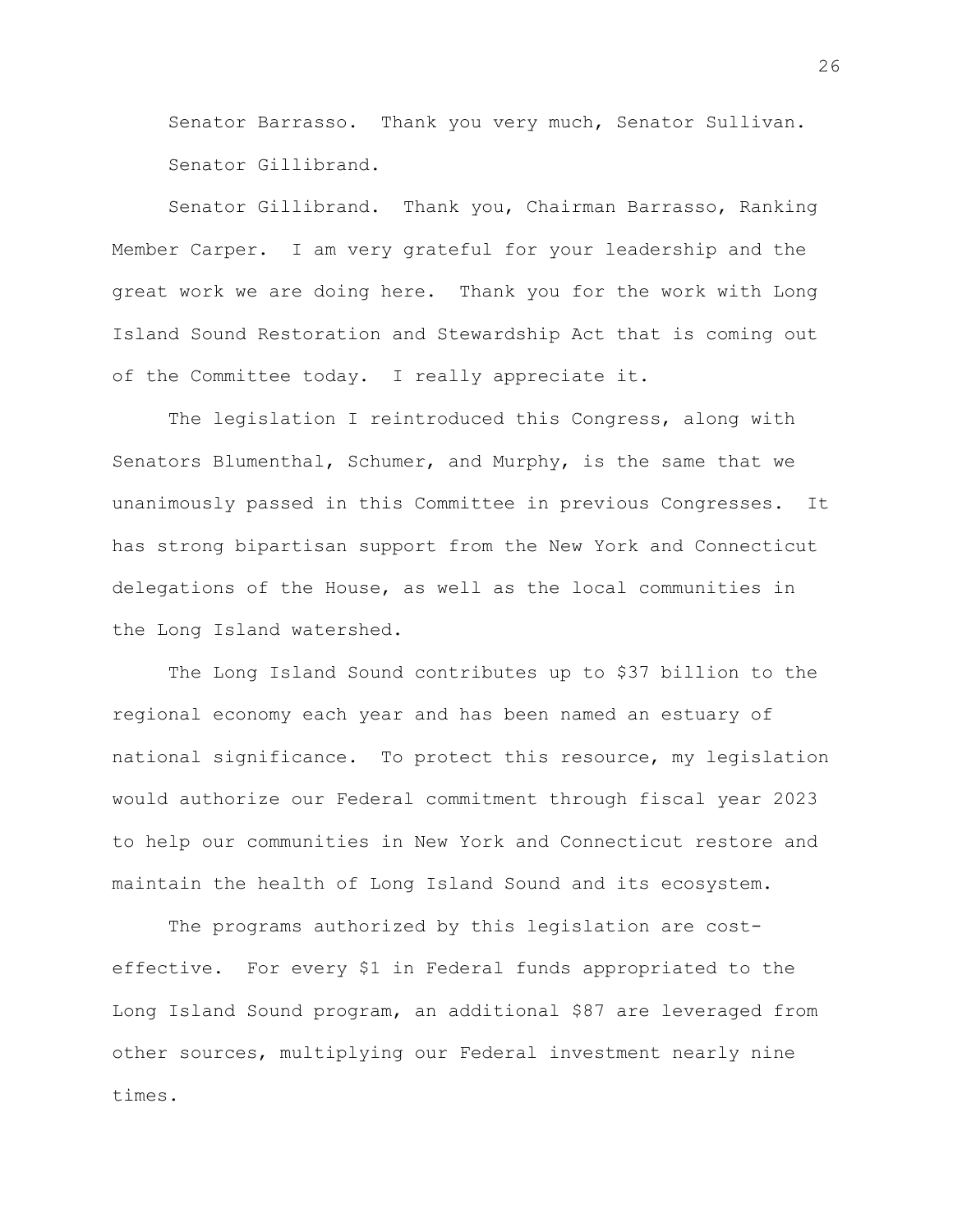Federal funding has already helped us significantly reduce, by millions of pounds, the amount of nitrogen entering the Sound from sewage treatment plants. We have protected thousands of acres of habitat land. But there is still a lot of work to do to reduce pollution and protect vital ecosystems in and around the Sound for millions of my constituents who live and work near it and want to enjoy the natural resource for recreation.

I am very grateful that you have supported my bill.

[The prepared statement of Senator Gillibrand follows:]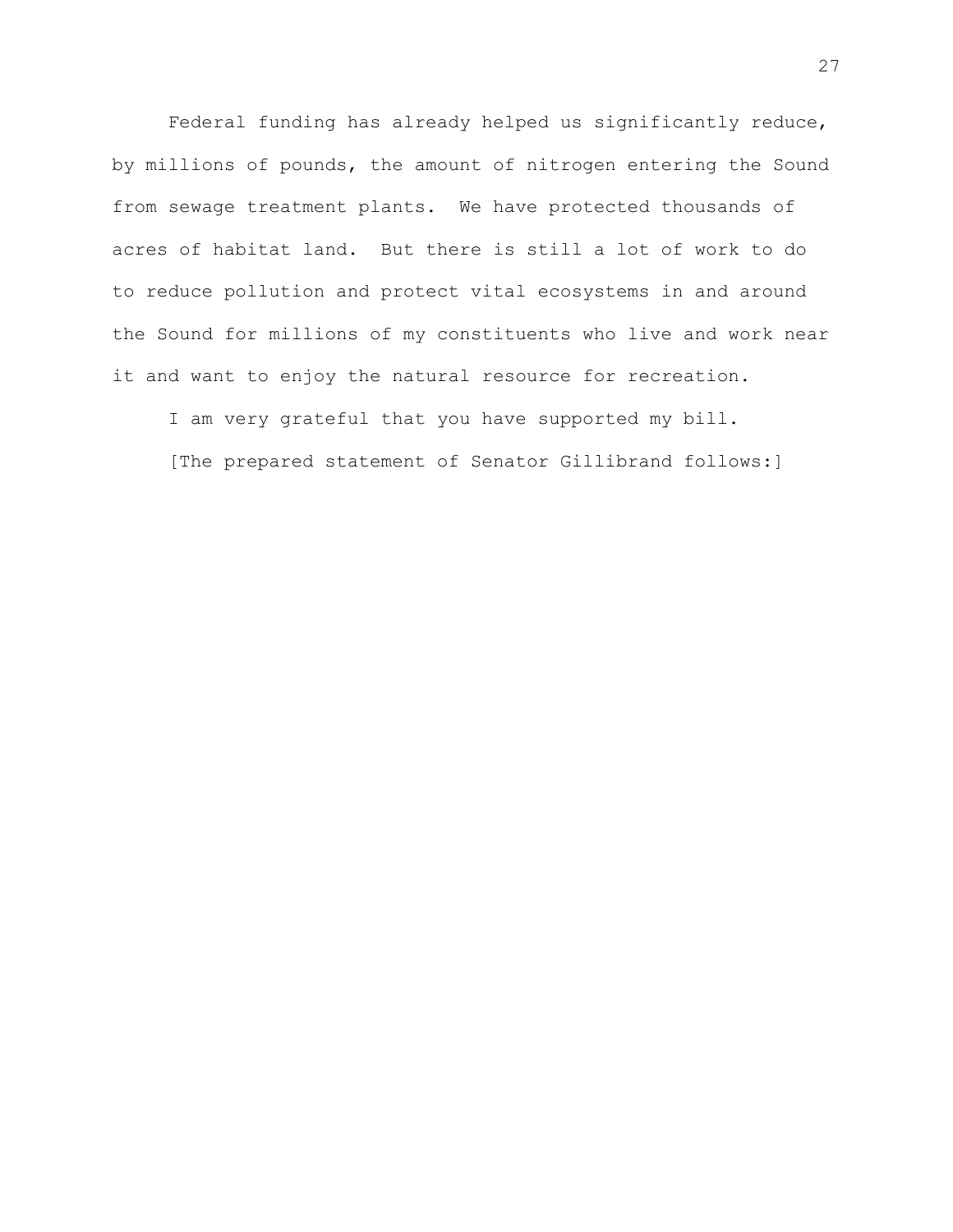Senator Barrasso. Thank you, Senator Gillibrand.

Senator Whitehouse.

Senator Whitehouse. Chairman, thank you very much for mending the WILD bill to include oceans and coasts. For many of us who are from ocean and coastal States, that part of God's good earth has been rather overlooked compared to upland and freshwater in Congress, and it is nice to see it on an even playing field here in this legislation. I appreciate it very much.

Also, I know Senator Sullivan had to go, but I wanted to express my appreciation to him. We announced bipartisan legislation on marine plastic debris that came from a hearing that he chaired in this Committee. It has very solid bipartisan sponsorship and the support of the Oceans Caucus, which is a very bipartisan organization. So I think we are seeing continued progress on oceans and coasts, and I appreciate that very much.

I know that Wyoming doesn't have a lot of coasts, but, you know, climate change is bringing those coasts closer to you every day.

[Laughter.]

[The prepared statement of Senator Whitehouse follows:]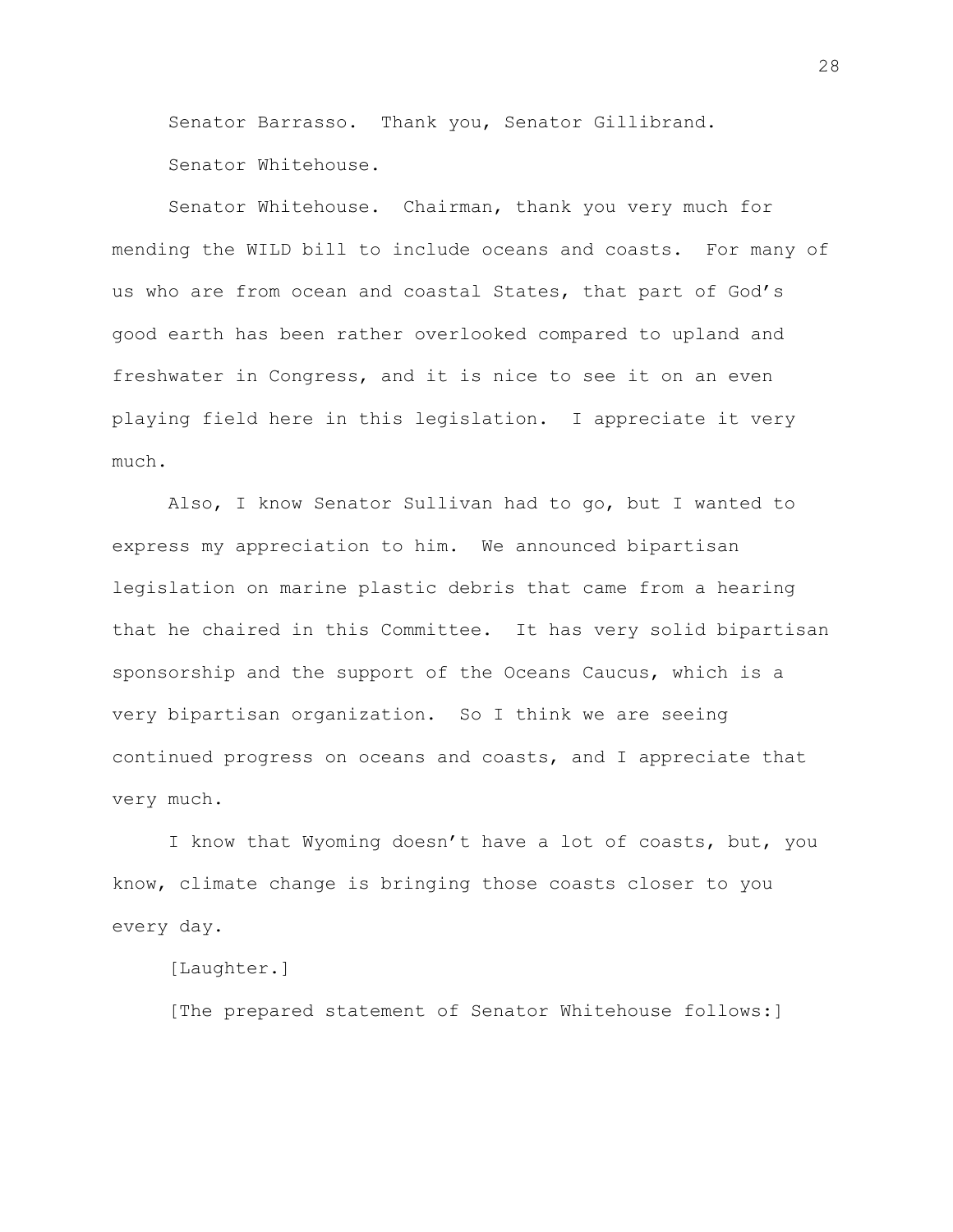Senator Barrasso. Thank you so much for your kind comments and elucidation.

I appreciate the work of everybody on the Committee collaboratively to really get some of the things done that need to be done. So I appreciate your three Cs and mentioning Mike Enzi, who always says, you know, take 80 percent and the other 20 percent come handle another day. We were able to do that, so I appreciate working with you, my good friend, on solving some things that need to be done and getting these bills advanced to the Floor of the Senate.

I do ask unanimous consent to enter a letter of support for the WILD Act from the Family Farm Alliance into the record. Without objection.

[The referenced information follows:]

29